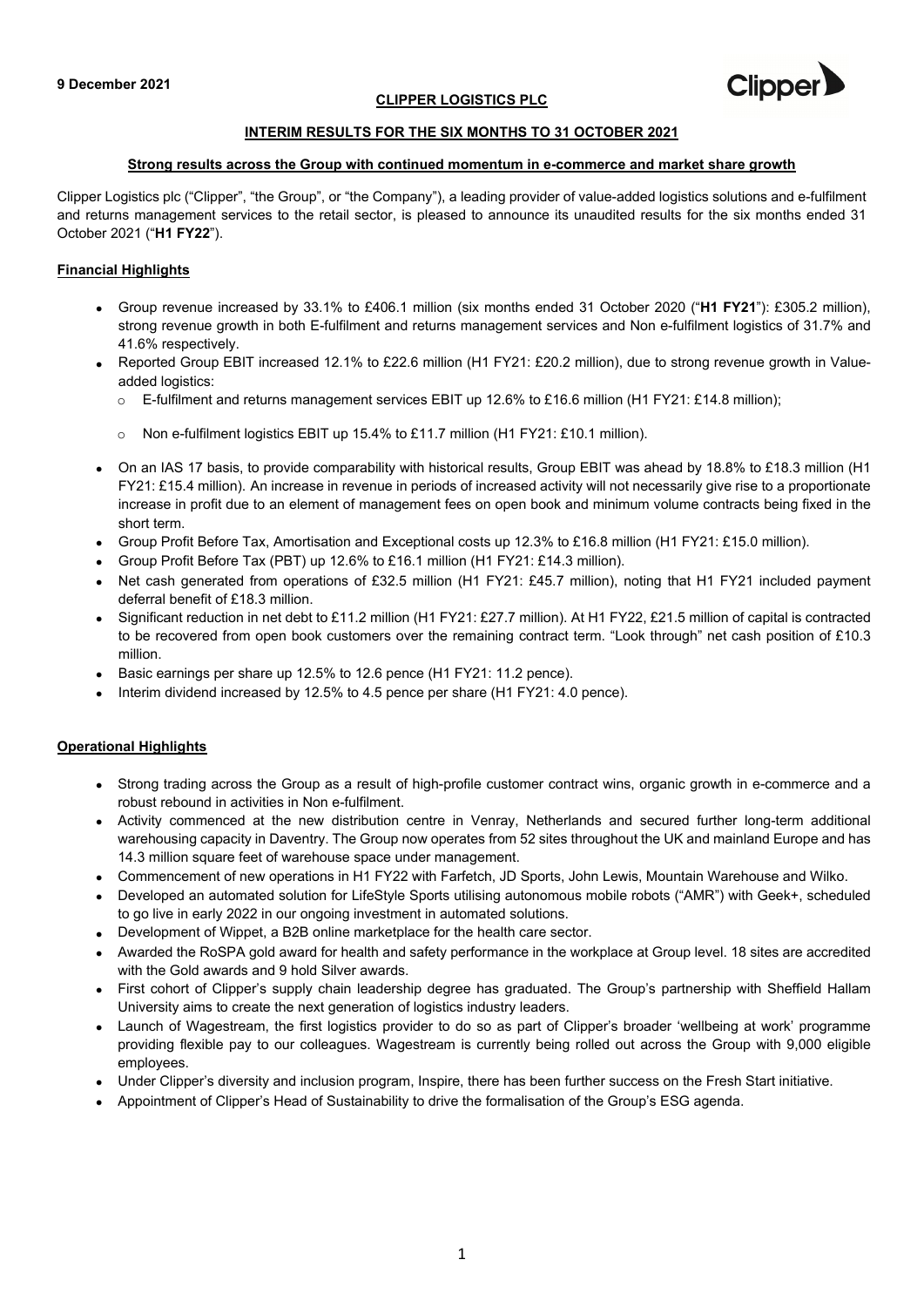# **Current Trading and Outlook**

- Entered into a joint venture agreement in November with online luxury fashion retail platform Farfetch, to create a global efulfilment solution for their products which will launch in early 2022; initially targeting new US and Asian markets.
- Acquired CE Repair for initial cash consideration of €12.5 million and a further €5.0m contingent on EBIT growth. This will further enhance the reach of Clipper's electrical repair and remedial capabilities into mainland Europe. This will complement the existing Technical Services division and provide cross-selling opportunities.
- Key objectives for FY22 include:
	- Continuing growth in e-commerce;
	- New contract wins:
	- Growth in Europe;
	- Strategic M&A activity in Europe and the US that are value accretive for shareholders; and
	- Investment in technology and business intelligence. ]
- Trading continues to be strong, and the Group is on track to meet the Board's full year guidance.
- We remain positive in the Group's outlook for the current year and the longer-term and believe the Group is well positioned to achieve further growth both in the UK and internationally, with strong tailwinds and significant further M&A activity.
- The Group continues to insulate against impact from changes in labour availability, mitigating against these changes through its ongoing focus on the creation of local jobs; innovative recruitment processes detailed later in the report; prioritisation of workforce wellbeing and the use of retention bonuses.

## **Commenting on the results, Steve Parkin, Executive Chairman of Clipper, said:**

"I am pleased to announce further significant progress across the Group delivering an impressive growth in revenue of 33.1% and EBIT growth of 12.1% (18.8% IAS 17). This growth is due to continuing momentum within online and the reopening of bricks and mortar retail."

"In addition, I would like to welcome new major customers to whom we have commenced the provision of services in the period. We are also delighted to enhance our existing partnerships with long-standing customers.

"We continue to expand our presence and offering in mainland Europe. Our facility in the Netherlands is now fully operational, and our recent acquisition of CE Repair complements our Technical Services division and extends our offering and geographical reach within Mainland Europe."

"Our recent announcement on the formation of a joint venture with Farfetch focusing on the luxury online market will significantly extend our geographical reach further both in Europe and further afield."

"Looking to the macro-economic factors currently in play in the UK and beyond, considering the robustness of our business model and continuing momentum within e-commerce, the Board are positive about the long-term outlook. I am proud of that way that our team has successfully navigated these factors during the period and would like to thank them for all of their hard work. I am pleased to report that in trading post-period-end we have successfully delivered record volumes compared to the prior year on many of our sites."

"Our unique proposition utilising technology-led omnichannel solutions which enables retail coupled with strategically aligned acquisitions that are value accretive will deliver continuing growth for the Group in the future."

A conference call for sell-side analysts only will be held at 09.30am today, 9 December 2021. Please contact Buchanan at clipper@buchanan.uk.com if you wish to attend.

**ENQUIRIES Clipper:** +44 (0)113 204 2050 Steve Parkin, Executive Chairman Tony Mannix, Chief Executive Officer David Hodkin, Chief Financial Officer

**Public Relations Advisers: Buchanan:** +44 (0) 20 7466 5000 David Rydell Stephanie Whitmore Hannah Ratcliff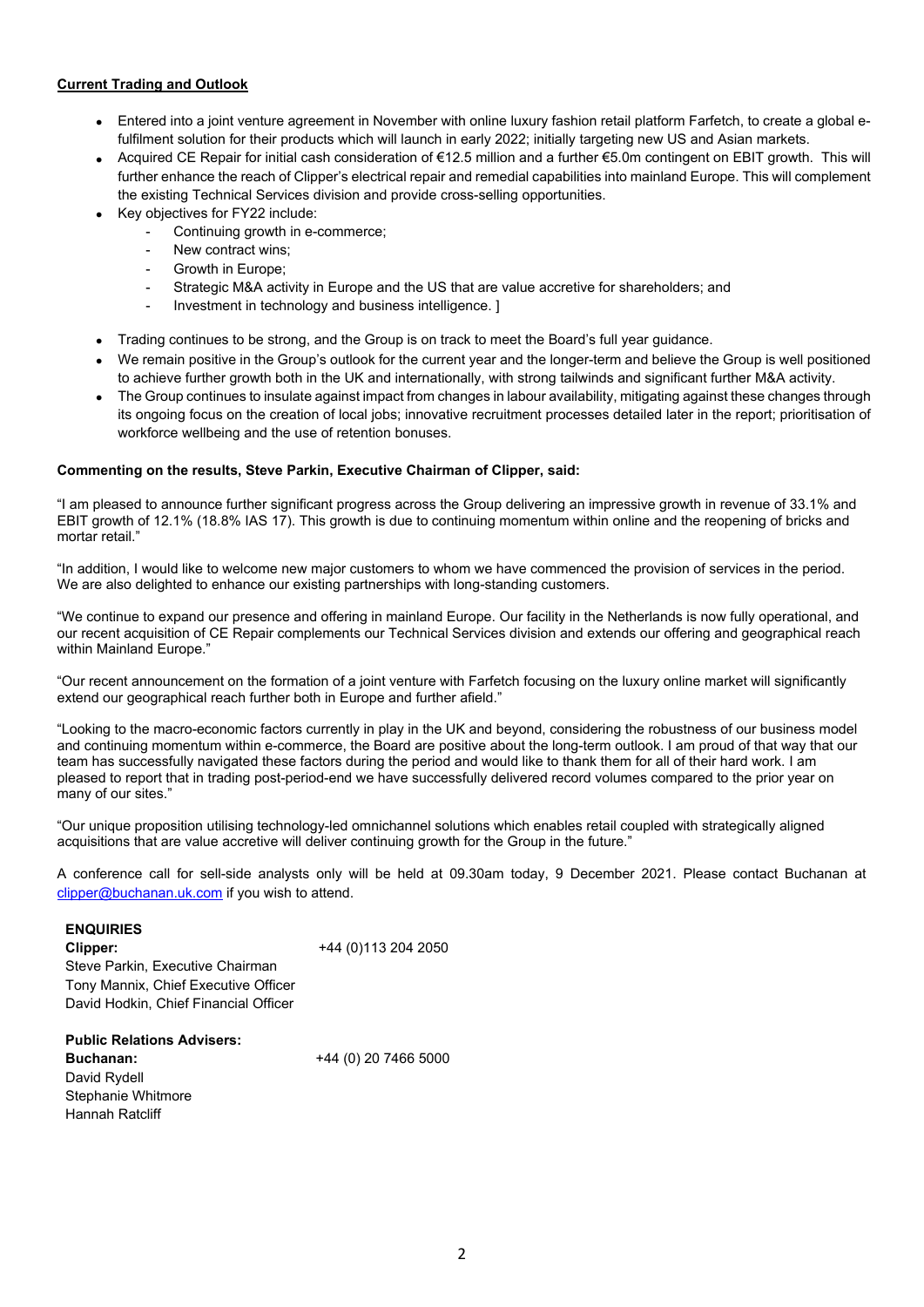*This announcement is released by Clipper Logistics plc and contains inside information for the purposes of Article 7 of the Market Abuse Regulation (EU) 596/2014 ("MAR"). It is disclosed in accordance with the Group's obligations under Article 17 of MAR. Upon the publication of this announcement, this information is considered to be in the public domain.* 

*For the purposes of MAR and Article 2 of Commission Implementing Regulation (EU) 2016/1055, this announcement is being made on behalf of Clipper Logistics plc by David Hodkin, Chief Financial Officer.* 

# **About Clipper**

Clipper Logistics plc (www.clippergroup.co.uk), which is premium listed on the Main Market of the London Stock Exchange, is a retail logistics specialist, which provides value-added, consultancy-led services to its blue-chip client base. Clipper is a UK leader in its markets, with a long-standing customer base in:

- e-fulfilment
- Fashion
- high-value logistics

It has an increasing presence in mainland Europe, with operations in Poland, Germany, the Republic of Ireland, the Netherlands and Belgium.

A profitable and cash generative commercial vehicles business complements the Group's logistics activities.

#### **Cautionary statement**

Any forward-looking statements made in this document represent the Board's best judgment as to what may occur in the future. However, the Group's actual results for the current and future financial periods and corporate developments will depend on a number of economic, competitive and other factors, some of which may be outside the control of the Group. Such factors could cause the Group's actual results in future periods to differ materially from those expressed in any forward-looking statements included in this announcement.

# **PERFORMANCE AT A GLANCE**

|                                                          | 6 months<br>ended 31<br>October 2021<br>(unaudited) | 6 months<br>ended 31<br>October 2020<br>(unaudited) | Change   | Year<br>ended 30<br><b>April 2021</b><br>(audited) |
|----------------------------------------------------------|-----------------------------------------------------|-----------------------------------------------------|----------|----------------------------------------------------|
|                                                          | £m                                                  | £m                                                  | %        | £m                                                 |
| Revenue                                                  | 406.1                                               | 305.2                                               | $+33.1%$ | 696.2                                              |
| EBIT (IFRS 16)                                           | 22.6                                                | 20.2                                                | $+12.1%$ | 39.8                                               |
| EBIT (IAS 17)                                            | 18.3                                                | 15.4                                                | $+18.8%$ | 31.4                                               |
| Profit before tax, amortisation and exceptional<br>costs | 16.8                                                | 15.0                                                | $+12.3%$ | 28.8                                               |
| Profit before tax                                        | 16.1                                                | 14.3                                                | $+12.6%$ | 26.7                                               |
| Earnings per share                                       | 12.6p                                               | 11.2p                                               | $+12.5%$ | 21.3p                                              |
| Net cash generated from operations                       | 32.5                                                | 45.7                                                | $-28.9%$ | 86.9                                               |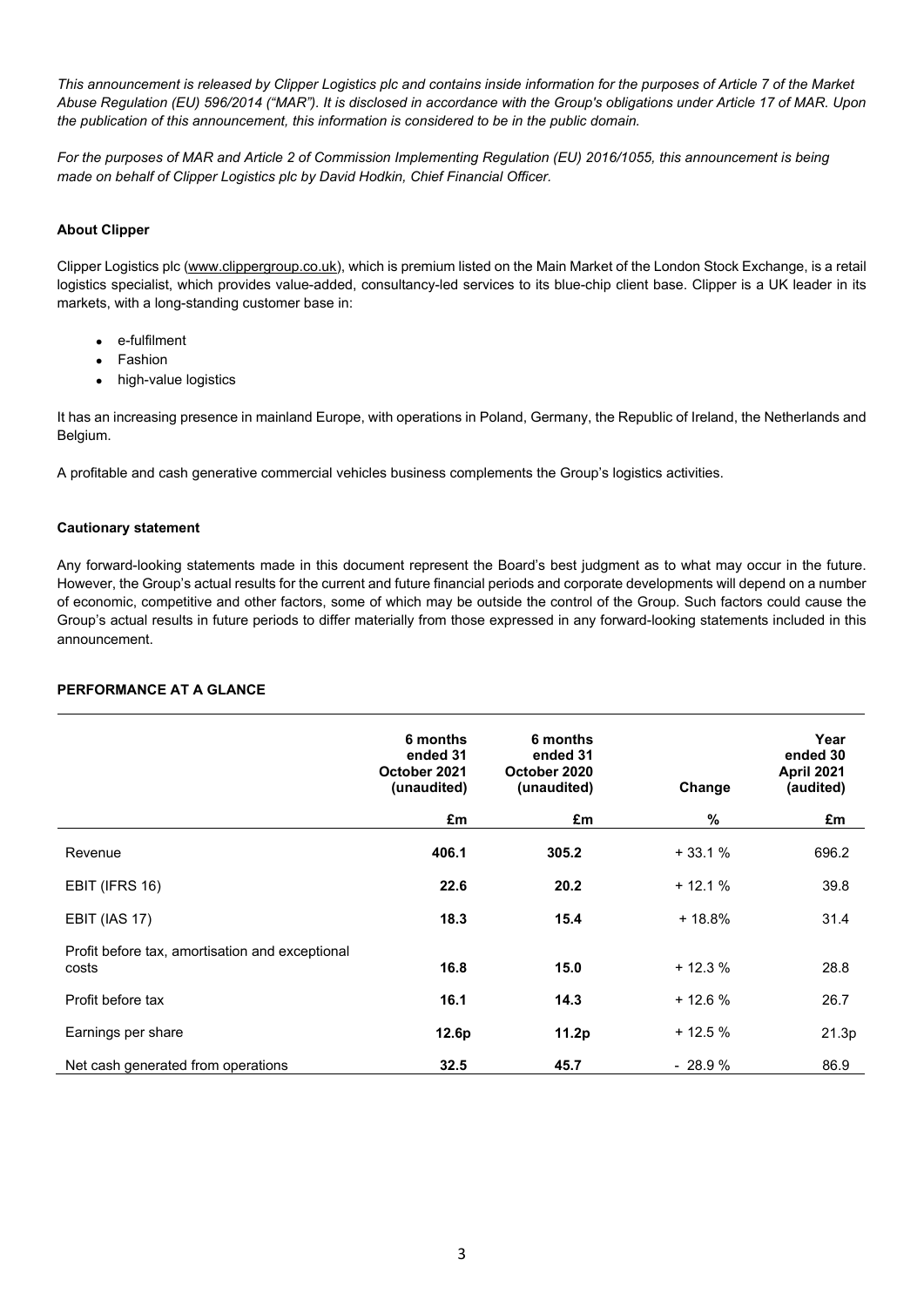### **ALTERNATIVE PERFORMANCE MEASURES ("APMs")**

APMs are used by the Board to assess the Group's financial performance, for analysis and for incentive-setting purposes. These measures are not defined by International Financial Reporting Standards ("**IFRS**") and therefore may not be directly comparable with other companies' APMs, including those in the Group's industry. The Operating and Financial Review has used APMs to aid comparability to the prior year.

APMs should be considered in addition to and are not intended to be a substitute for IFRS measurements. The table below reconciles APMs to statutory measures as defined by IFRS.

|                   |                  | Six months ended 31 October |           |                  |                    |           |
|-------------------|------------------|-----------------------------|-----------|------------------|--------------------|-----------|
|                   |                  | 2021                        |           |                  | 2020               |           |
|                   |                  | £m                          |           | £m               |                    |           |
|                   | <b>Statutory</b> | <b>Adjustments</b>          | IAS $173$ | <b>Statutory</b> | <b>Adjustments</b> | IAS $173$ |
| EBIT <sup>1</sup> | 22.6             | (4.3)                       | 18.3      | 20.2             | (4.8)              | 15.4      |
| Net debt $2$      | 217.6            | (206.4)                     | 11.2      | 186.7            | (159.0)            | 27.7      |

1 EBIT is defined as operating profit, including the Group's share of operating profit in equity-accounted investees and before the amortisation of intangible assets and exceptional items.

2 Net debt is defined as financial liabilities: borrowings less cash and cash equivalents less non-current financial assets less short-term and long-term lease liabilities. IAS 17 net debt excludes lease liabilities arising as result of IFRS 16.

3 IAS 17 is defined as removing the impact of leases arising on application of IFRS 16, removing the depreciation on right-of-use assets and adding back lease rental costs.

## **OPERATING AND FINANCIAL REVIEW**

#### *Group summary*

#### *Revenue*

Group revenue increased by 33.1% to £406.1 million (H1 FY21: £305.2 million).

Group revenue growth of £100.9 million is attributable to strong growth in both value-added logistics and commercial vehicles segments.

In the Logistics division, in the UK: approximately 19% was attributable to revenue growth on new contracts won in the second six months of the prior year ("**H2 FY21**"); 12% was due to revenue arising from contracts won in H1 FY22; approximately 2% of this growth was due to the full six months impact of new contracts won in H1 FY21; and the remainder was due to organic growth in existing customers in the UK. Revenue in Europe grew by 57.1% year on year, with approximately 72% of this being from new contract wins, the most significant being in relation to our expansion into the Netherlands with Farfetch. Commercial vehicles accounted for approximately 7% of this growth, in H1 FY21 Commercial vehicles was impacted by the closure of non-essential retail in response to the pandemic.

New contracts which commenced operations in FY21, and hence contribute in full to H1 FY22 include: Linenbundle, Revolution Beauty, River Island, T.M. Lewin and the activities arising from the supply of PPE and other ancillary products to healthcare providers through the online portal in partnership with eBay and Royal Mail. New contracts which commenced in H1 FY22 and therefore contribute in part to H1 FY22 include: Farfetch, JD Sports, additional e-commerce and store replenishment services for John Lewis, Mountain Warehouse and a second operation for Wilko in Magor. Against this, the following customers have been lost: Arcadia due to administration in H2 FY21 and therefore no contribution in H1 FY22 and the contract with Zara was terminated in H1 FY22.

Please refer to the Segmental Review section for a more detailed discussion on each operating segment.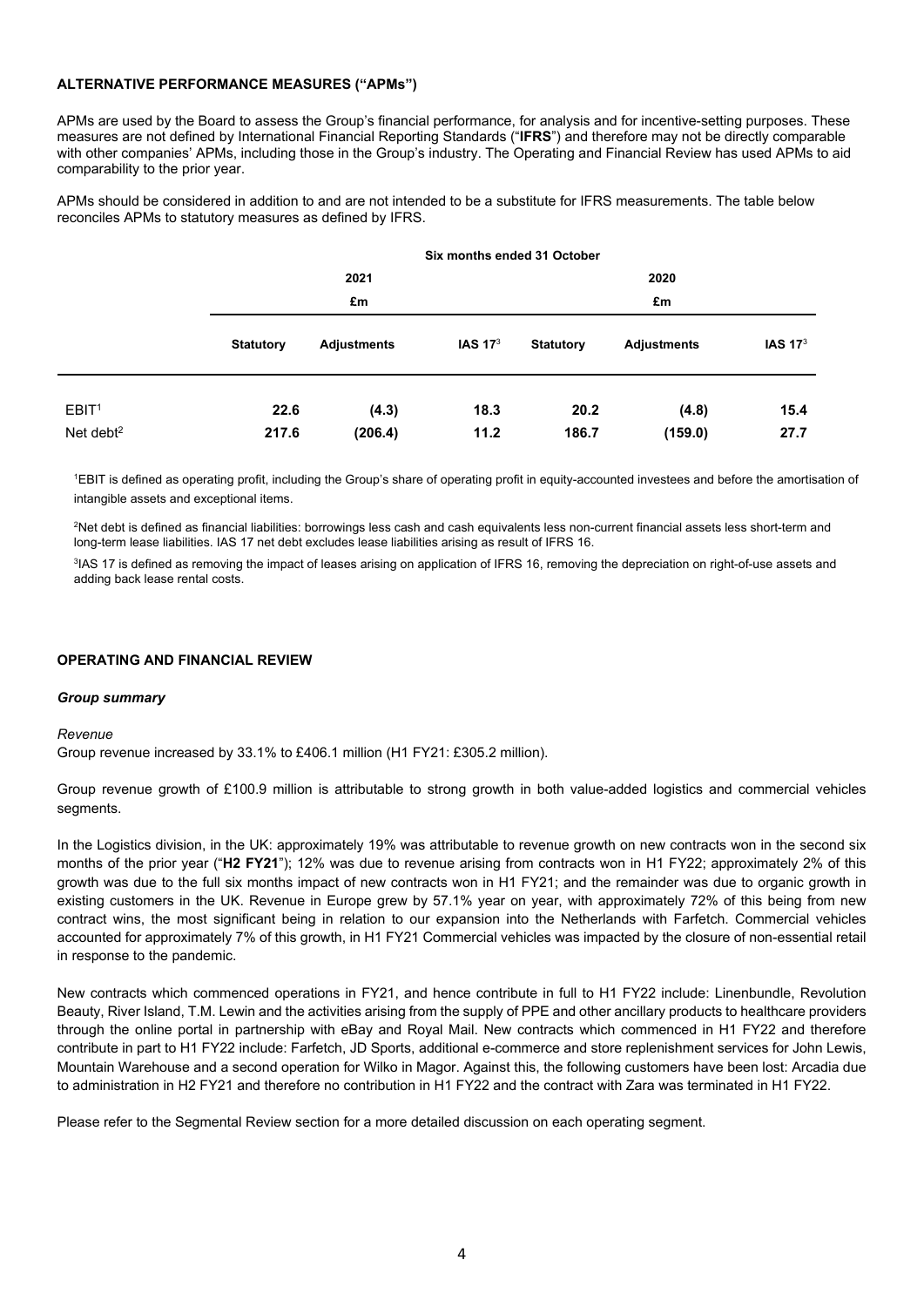# *EBIT*

Group EBIT increased by £2.4 million, or 12.1%, to £22.6 million (H1 FY21: £20.2 million), in part due to the strong revenue growth of 33.1% discussed above. In H1 FY22 compared to H1 FY21:

By segment:

- E-fulfilment and returns management EBIT increased by £1.8 million, or 12.6%, to £16.6 million;
- Non e-fulfilment EBIT increased by £1.6 million, or 15.4%, to £11.7 million;
- Commercial vehicles division EBIT increased by 0.8%, to £1.6 million; and
- Central logistics and head office costs increased by £1.0 million, or 15.8% to £7.3 million.

Group EBIT on an IAS 17 basis increased by £2.9 million, or 18.8%, to £18.3 million (H1 FY21: £15.4 million). In H1 FY22 compared to H1 FY21:

By segment:

- E-fulfilment and returns management EBIT increased by £1.9 million, or 15.5%, to £13.7 million;
- Non e-fulfilment EBIT increased by £2.2 million, or 25.8%, to £10.5 million;
- Commercial vehicles division EBIT decreased by 5.3%, to £1.5 million; and
- Central logistics and head office costs increased by £1.1 million, or 15.8% to £7.4 million.

Please refer to the Segmental Review section for a more detailed discussion on each operating segment.

#### *Net finance costs*

Net finance costs have increased by 12.7% to £5.7 million (H1 FY21: £5.1 million), largely as a result of increased interest costs arising on lease liabilities, with new property leases being entered into in H2 FY21 and H1 FY22 (Daventry and Sherburn in the UK and Venray in the Netherlands) and as a result of rent reviews and lease renewals on existing sites in the UK. Interest paid on bank loans and overdrafts is higher in H1 FY22 compared to H1 FY21 due to higher requirement of revolving credit facilities. Offsetting this, but to a lesser extent, are decreased interest costs on the commercial vehicles stocking lines.

#### *Profit before tax and amortisation and Profit before tax*

As a result of the above, Group profit before tax and amortisation and exceptional items increased by 12.3% to £16.8 million (H1 FY21: £15.0 million) and Group profit before tax increased by 12.6% to £16.1 million (H1 FY21: £14.3 million).

#### *Taxation*

The tax charge on profit before tax was £3.3 million (H1 FY21: £2.9 million). The effective tax rate in H1 FY22 is 20.6% (H1 FY21: 20.2%), the increase largely being due to the impact on the Group's deferred tax amounts of the prospective increase in the UK corporation tax rate. The headline rate of corporation tax in the UK is 19%, unchanged from the prior year. Legislation has been enacted to increase the headline rate to 25% with effect from 1 April 2023. Certain expenditure being disallowed for tax purposes, in both the UK and Europe, leads to an effective rate higher than the headline rate. The effective tax rate applied at the half year is an estimate of the expected full year rate.

#### *Basic Earnings Per Share (EPS)*

EPS was 12.6 pence in H1 FY22, 12.5% up on the same period of the prior year (H1 FY21: 11.2 pence).

#### *Dividend*

In line with Clipper's dividend policy and reflecting the Group's earnings growth, the Board is pleased to announce an interim dividend of 4.5 pence per share, which will be paid on 7 January 2022 to shareholders on the register at 17 December 2021. This represents an increase of 12.5% (0.5 pence per share) compared to the interim dividend of 4.0 pence paid in January 2021.

#### *Cashflow*

Net cash generated from operations in H1 FY22 was £32.5 million (H1 FY21: £45.7 million). In H1 FY22, the working capital outflow was £7.4 million compared to £10.1 million inflow in H1 FY21. In H1 FY21 certain payments were deferred relating to property leases, deferrals of VAT payments and other payroll taxes. All deferred payments have been brought up to date. The benefit to working capital in H1 FY21 was £18.3 million. Adjusting for this, working capital is in line with H1 FY21.

Capital spend across non-current assets has increased by £6.0 million to £9.4 million in H1 FY21 compared to £3.4 million in H1 FY21. This is as a result of higher customer related requirements in H1 FY22 compared to H1 FY21 reflecting contract wins in H2 FY21 and H1 FY22. Notable spends were on the fitout of the Venray site in the Netherlands and Mountain Warehouse requirements in Peterborough in the UK.

Income tax payments and interest payments excluding IFRS 16 lease interest have increased by £0.9 million in H1 FY22 compared to first six months of the prior year. This is as a result of the increased profit before tax and the mix between jurisdictions on how that profit is generated. There was a £2.8 million cash inflow in H1 FY22 relating to a business combination from the prior year representing deferred consideration. Dividend payments were £7.3 million, a £1.0 million increase on H1 FY21.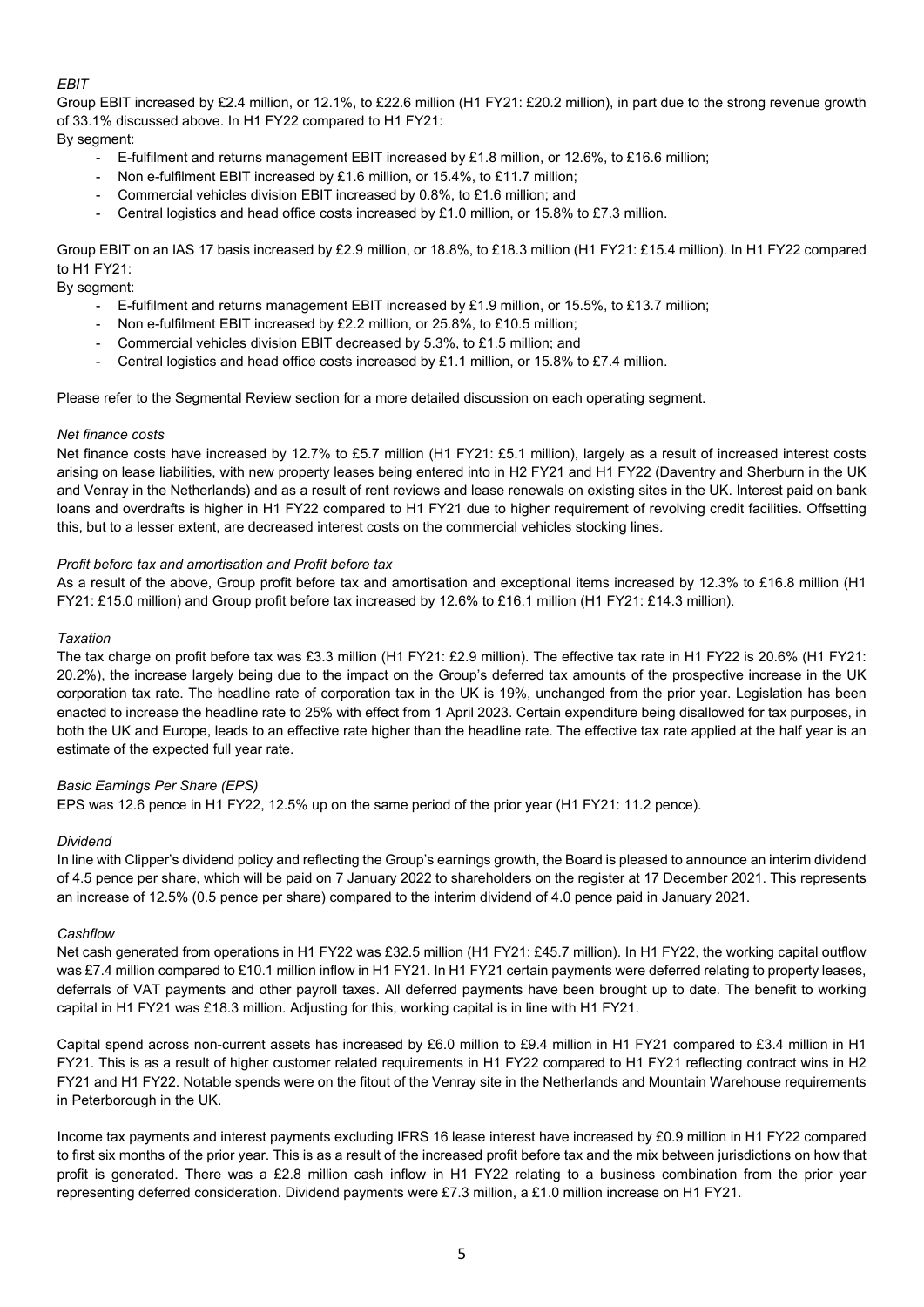Lease repayments have increased by £3.6 million to £27.3 million in H1 FY22 as a result of additions in the prior year, new leases in H1 FY22 and rent reviews and renewals on property leases in H1 FY22.

The net drawdown on the revolving credit facility and other bank loans was £1.9 million in H1 FY22 compared to a net repayment of £8.2 million in H1 FY21.

#### *Net debt*

Net debt at the end of H1 FY22 is £11.2 million (excluding leases liabilities arising as a result of the application of IFRS 16), compared to £27.7 million at the end of H1 FY21. Net debt was £16.9 million at 30 April 2021, the decrease since the year end being largely due to the cash generated from operating activities. Much of our net debt relates to capital to be recovered from blue-chip customers over the term of their open book contracts. Recoverable capex on open book contracts at 31 October 2021 amounts to £21.5 million.

## **OUTLOOK**

The key Black Friday trading weekend occurred shortly after the end of H1 FY22. In this period, the Group processed record daily volumes for many of our customers (some contracts reported a 50% increase in volumes on the prior year) and is pleased to report that early customer feedback has been very positive. The Board remains confident that the Group is strategically well positioned to capitalise on the mega-trend towards online retail, not just in the UK but in mainland Europe and further afield.

## **SEGMENTAL REVIEW**

#### *Overview*

Group revenue increased by 33.1% to £406.1 million (H1 FY21: £305.2 million), with revenue by segment as set out in the table below:

| Revenue (unaudited) - £ millions           |                          |       |           |  |  |  |
|--------------------------------------------|--------------------------|-------|-----------|--|--|--|
|                                            | Six months to 31 October |       |           |  |  |  |
|                                            | 2021                     | 2020  | Change    |  |  |  |
|                                            |                          |       |           |  |  |  |
| E-fulfilment & returns management services | 247.6                    | 188.0 | $+31.7\%$ |  |  |  |
| Non e-fulfilment logistics                 | 116.4                    | 82.2  | $+41.6%$  |  |  |  |
| <b>Total value-added logistics</b>         | 364.0                    | 270.2 | $+34.7%$  |  |  |  |
| <b>Commercial vehicles</b>                 | 43.4                     | 36.7  | $+18.3%$  |  |  |  |
| Intra-Group                                | (1.3)                    | (1.7) |           |  |  |  |
| <b>Consolidated total</b>                  | 406.1                    | 305.2 | $+33.1%$  |  |  |  |

Group EBIT increased by £2.4 million, or 12.1%, to £22.6 million (H1 FY21: £20.2 million), with EBIT by segment as set out in the table below:

| Group EBIT (unaudited) - £ millions        | Six months to 31 October |       |          |
|--------------------------------------------|--------------------------|-------|----------|
|                                            | 2021                     | 2020  | Change   |
|                                            |                          |       |          |
| E-fulfilment & returns management services | 16.6                     | 14.8  | $+12.6%$ |
| Non e-fulfilment logistics                 | 11.7                     | 10.1  | $+15.4%$ |
| Central logistics costs                    | (4.6)                    | (4.4) | $+6.3%$  |
| <b>Total value-added logistics</b>         | 23.7                     | 20.5  | $+15.3%$ |
| <b>Commercial vehicles</b>                 | 1.6                      | 1.6   | $+0.8%$  |
| Head office costs                          | (2.7)                    | (1.9) | $+37.2%$ |
| <b>Consolidated total</b>                  | 22.6                     | 20.2  | $+12.1%$ |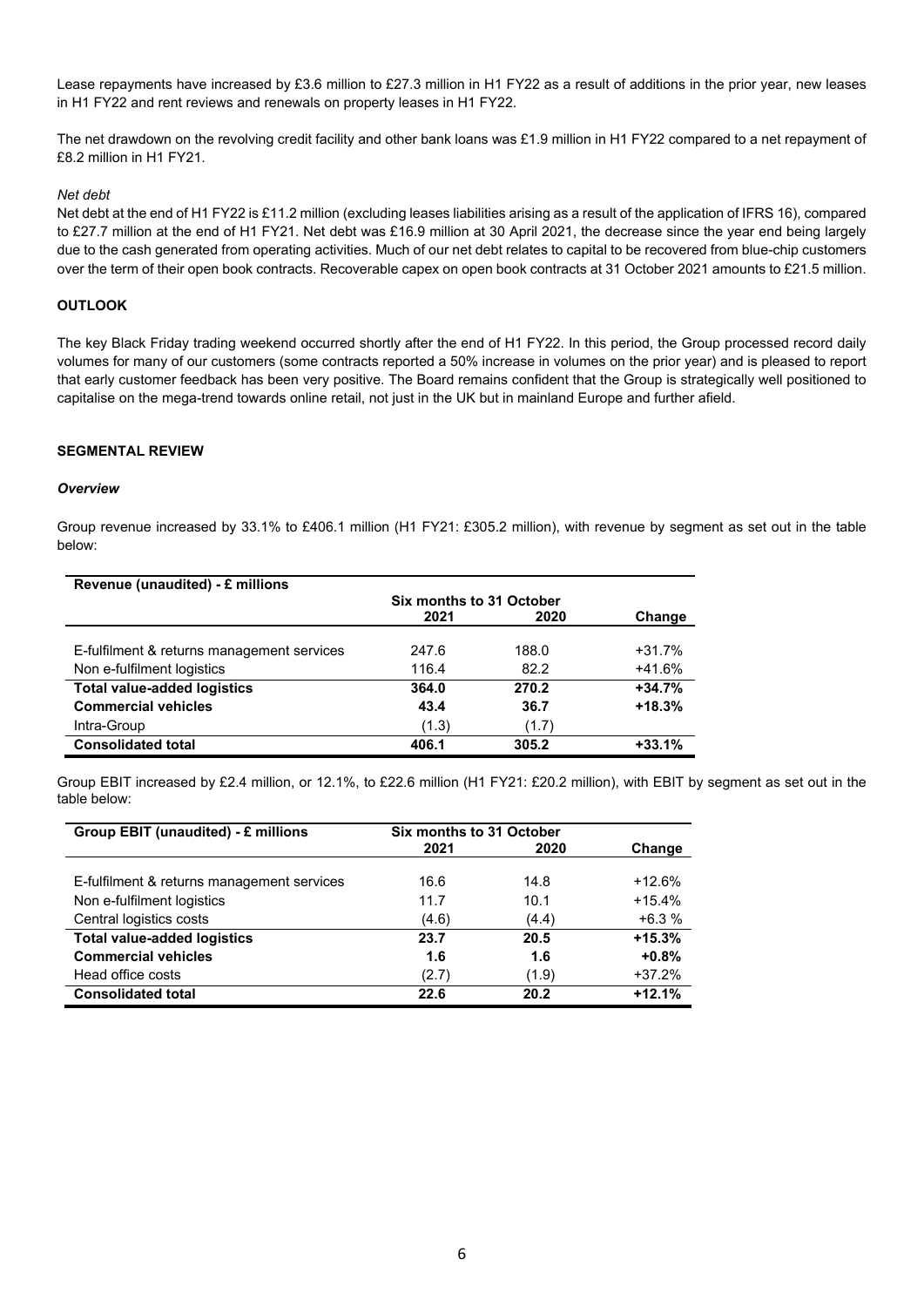Group EBIT on an IAS 17 basis increased by £2.9 million, or 18.8%, to £18.3 million (H1 FY21: £15.4 million), with EBIT by segment as set out in the table below:

| <b>Group EBIT (unaudited) - £ millions</b> | Six months to 31 October |       |          |  |
|--------------------------------------------|--------------------------|-------|----------|--|
|                                            | 2021                     | 2020  | Change   |  |
| E-fulfilment & returns management services | 13.7                     | 11.8  | $+15.5%$ |  |
| Non e-fulfilment logistics                 | 10.5                     | 8.3   | $+25.8%$ |  |
| Central logistics costs                    | (4.7)                    | (4.4) | $+6.3%$  |  |
| <b>Total value-added logistics</b>         | 19.5                     | 15.7  | $+23.5%$ |  |
| <b>Commercial vehicles</b>                 | 1.5                      | 1.6   | $-5.3%$  |  |
| Head office costs                          | (2.7)                    | (1.9) | $+37.2%$ |  |
| <b>Consolidated total</b>                  | 18.3                     | 15.4  | $+18.8%$ |  |

#### *E-fulfilment and returns management services*

E-fulfilment operations include the receipt, warehousing, stock management, picking, packing and despatch of products on behalf of customers to support their online trading activities, as well as a range of ancillary support services. At no time does Clipper take ownership of customers' products.

We continue to manage the return of products on behalf of retailers, particularly those sold online, through our Boomerang brand.

|                | Six months to 31 October |       |          |  |  |  |
|----------------|--------------------------|-------|----------|--|--|--|
| £ millions     | 2021                     | 2020  | Change   |  |  |  |
| Revenue        | 247.6                    | 188.0 | $+31.7%$ |  |  |  |
| EBIT (IFRS 16) | 16.6                     | 14.8  | $+12.6%$ |  |  |  |
| EBIT (IAS 17)  | 13.7                     | 11.8  | $+15.5%$ |  |  |  |

#### *Revenue*

Revenue from E-fulfilment and returns management services grew by £59.6 million (31.7%) from £188.0 million in H1 FY21 to £247.6 million in H1 FY22.

This revenue growth was achieved in certain operations which were still in the start-up phase in H1 FY21 such as the services we deliver for H&M, Linenbundle, Revolution Beauty and T M Lewin. These contributed a full six months' revenue to the results for H1 FY22, having only contributed in part to the results of H1 FY21.

Within the UK, growth has also been derived from the commencement of e-fulfilment services to JD Sports at our flagship northern distribution centre in Sherburn in Elmet, additional e-commerce and store replenishment services for John Lewis at Coalville, Mountain Warehouse in our existing Peterborough site and commencement of activities on our second operation for Wilko within their existing Magor facility. Within Europe, in the Netherlands, we opened our new distribution centre in Venray in which operations commenced for Farfetch providing a pan-European solution, all of which commenced in H1 FY22. These activities did not contribute to revenue for H1 FY21 and only contribute for part of H1 FY22. As such, these will not generate a full contribution to the Group's annual revenue and profits until the year ending 30 April 2023.

Operations which did not commence until H2 FY21, including the commencement of e-fulfilment activities including a returns solution for River Island within their existing facility in Milton Keynes, generated no contribution to the results for H1 FY21 but contribute a full six months to the revenue and EBIT of H1 FY22.

Our Technical Services sub-division also delivered strong revenue growth in H1 FY22 of 26.3% compared to H1 of FY21.

On our existing contracts we continue to process increased volumes, with considerable organic growth on our ASOS contracts within the UK and Poland, PrettyLittleThing.com in the UK and Westwing in Poland. These pureplay e-tailers are continuing to benefit from the structural shift to online.

#### *EBIT*

EBIT from E-fulfilment and returns management services grew by £1.8 million (12.6%) from £14.8 million in H1 FY21 to £16.6 million in H1 FY22. EBIT grew as a result of the revenue drivers noted above. In addition, our joint venture with John Lewis now provides services to close to 40 retail brands. The revenue of the joint venture is not directly consolidated into Group revenue, so adding new customers will have no impact on Group revenue, but they do have an impact on the joint venture's profitability, 50% of which is consolidated into Group EBIT. Overall EBIT growth in H1 FY22 was less than the revenue growth for the same period as a result of the impact of a loss-making contract which has now been exited.

EBIT on an IAS 17 basis grew by £1.9 million (15.5%) from £11.8 million in H1 FY21 to £13.7 million in H1 FY22.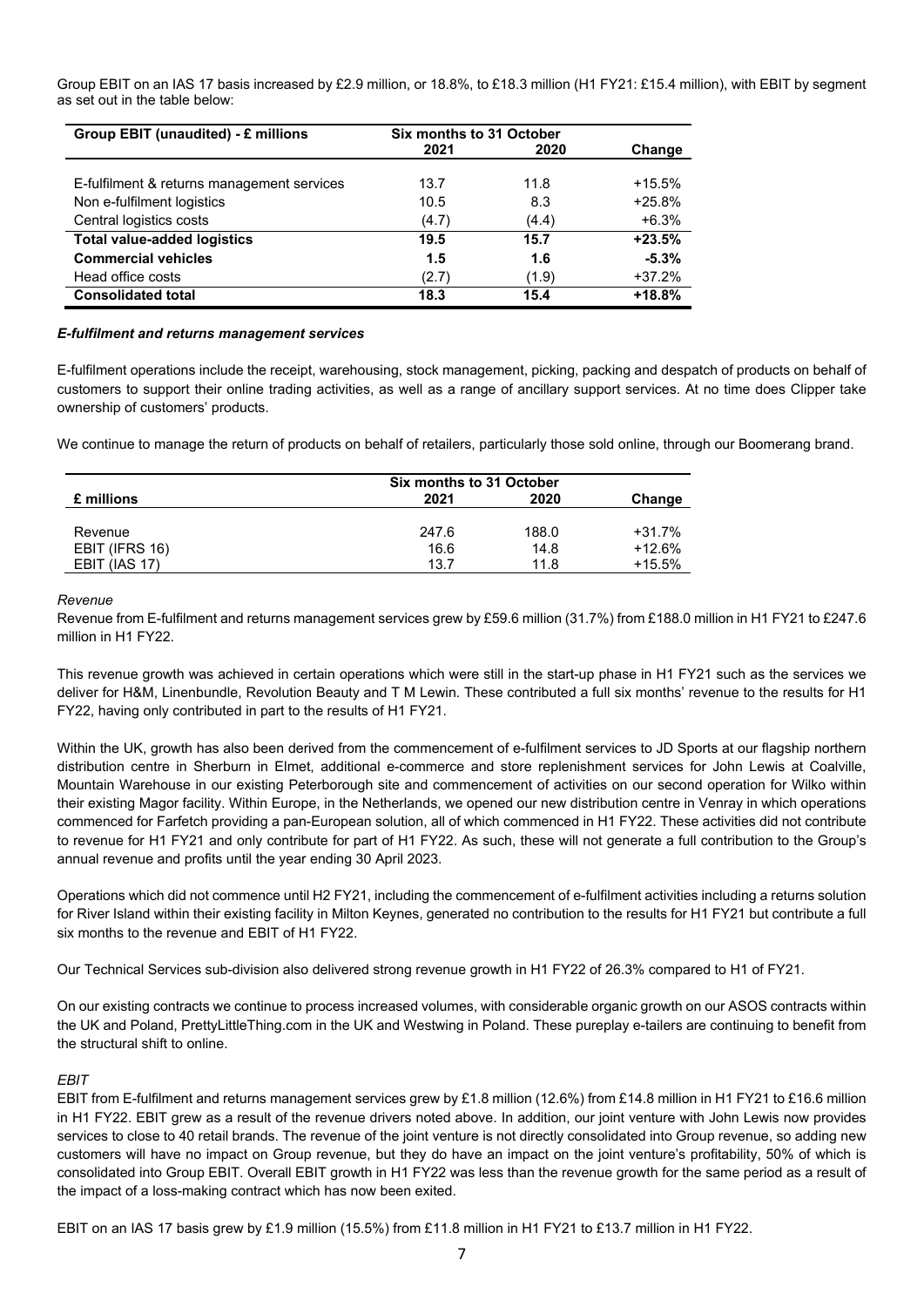## *Non e-fulfilment logistics*

Non e-fulfilment operations include receipt, warehousing, stock management, picking and distribution of products on behalf of customers. Clipper does not take ownership of customers' products at any time.

Within this sector, Clipper handles high value products, including tobacco, electrical products and high value clothing, whilst also undertaking traditional retail support services including processing, storage and distribution of products, particularly fashion, to high street retailers.

| £ millions           | Six months to 31 October |      |          |
|----------------------|--------------------------|------|----------|
|                      | 2021                     | 2020 | Change   |
| Revenue              | 116.4                    | 82.2 | $+41.6%$ |
| EBIT (IFRS 16)       | 11.7                     | 10.1 | $+15.4%$ |
| <b>EBIT (IAS 17)</b> | 10.5                     | 8.3  | $+25.8%$ |

*Revenue* 

Revenue from Non e-fulfilment logistics increased in H1 FY22 compared to H1 FY21. Revenue was £82.2 million in H1 FY21 and was £116.4 million in H1 FY22. Growth of Non e-fulfilment logistics activity was therefore 41.6%.

A number of new activities which commenced in H1 FY21 contributed revenue for the full six months in H1 FY22, having only contributed in part to the revenue for H1 FY21. Of note are the Non e-fulfilment elements of the Joules operation in Corby and also the full six month impact of the revenue generated in the distribution of personal protective equipment (PPE) and other healthcare products for the Department of Health and Social Care. In H2 of FY21, Arcadia entered into administration and therefore as a result there are no revenues relating to this customer in H1 FY22.

Revenues generated in the provision of services to our traditional bricks and mortar customers or where we provide Non e-fulfilment services to customers such as Asda, Harvey Nichols and New Look in the UK and s.Oliver and TIGI in Europe have strongly rebounded in H1 FY22 since the closure of non-essential retail in response to the pandemic came to an end.

In addition, the contribution of new contract wins in H1 FY22 have contributed in part to the revenue growth in H1 FY22, but the full year impact will not be realised until the financial year ending 30 April 2023.

## *EBIT*

EBIT from Non e-fulfilment logistics grew by £1.6 million (15.4%) from £10.1 million in H1 FY21 to £11.7 million in H1 FY22.

EBIT on an IAS 17 basis grew by £2.2 million (25.8%) from £8.3 million in H1 FY21 to £10.5 million in H1 FY22.

#### *Central logistics overheads*

Central logistics overheads represent the costs of support services specific to the logistics operations, but which cannot be allocated in a meaningful way to the sub-segment activities.

Such costs include directorate, advertising and promotions, accounting and IT, and the costs of the solutions development team.

|             | Six months to 31 October |       |         |  |  |
|-------------|--------------------------|-------|---------|--|--|
| £ millions  | 2021                     | 2020  | Change  |  |  |
|             |                          |       |         |  |  |
| <b>FRIT</b> | (4.6)                    | (4.4) | $-6.3%$ |  |  |

Central logistics overheads of £4.6 million are £0.2 million are higher compared to the prior year (H1 FY21: £4.4 million). To support the growth in E-fulfilment and returns management services and Non e-fulfilment logistics, the Group invested into the Logistics overhead base, in particular in technology led solution design and implementation.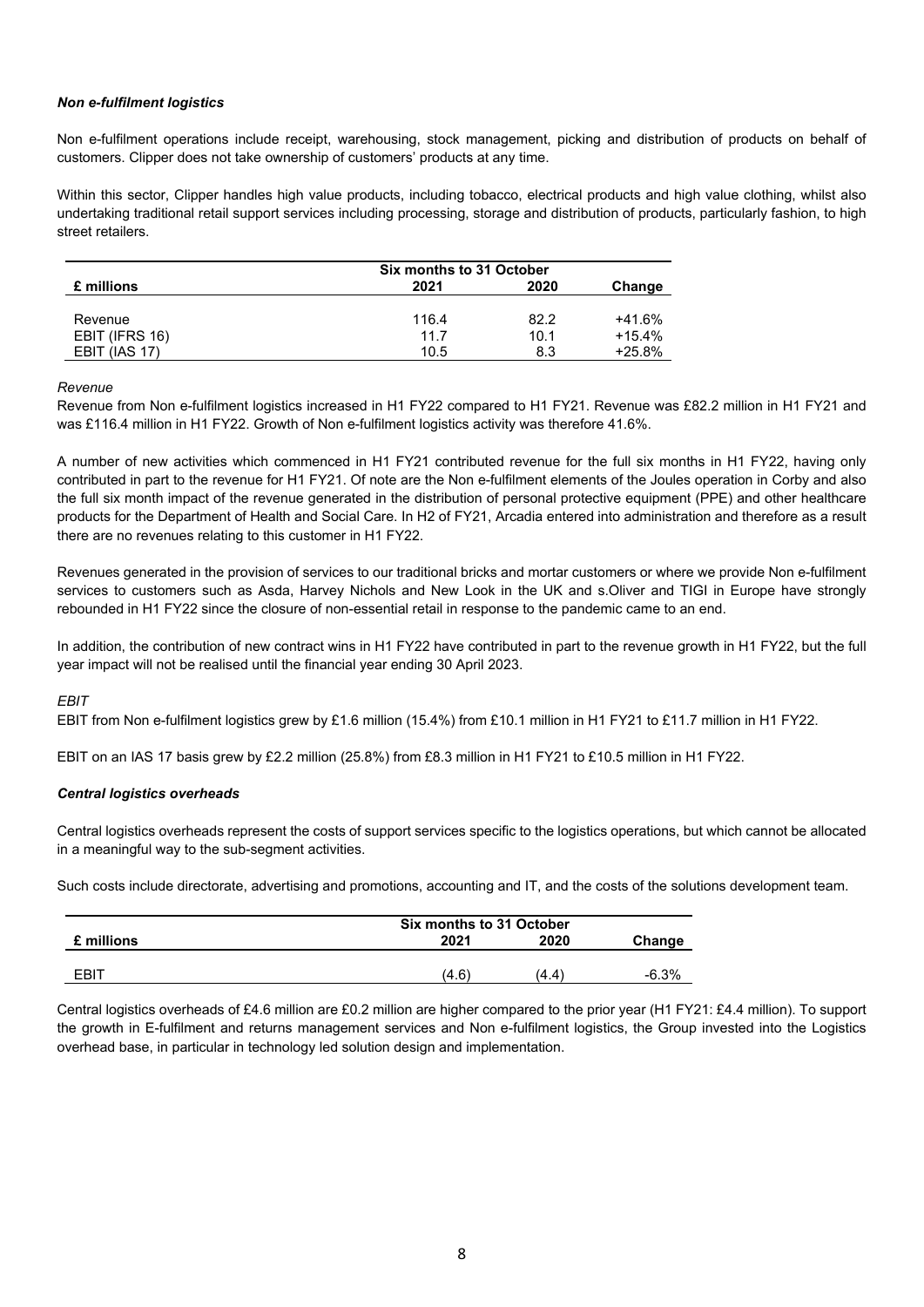## *Commercial vehicles*

The commercial vehicles business, Northern Commercials, operates Iveco and Fiat commercial vehicle dealerships from five locations, together with three sub-dealerships. It sells new and used vehicles, provides servicing and repair facilities, and sells parts.

Main dealerships are located in Brighouse, Manchester, Northampton, Dunstable and Tonbridge. Thus, the business operates across the north of England and into Wales, through the Midlands, and into the South-east.

|                |      | Six months to 31 October |          |  |  |
|----------------|------|--------------------------|----------|--|--|
| £ millions     | 2021 | 2020                     | Change   |  |  |
| Revenue        | 43.4 | 36.7                     | $+18.3%$ |  |  |
| EBIT (IFRS 16) | 1.6  | 1.6                      | $+0.8%$  |  |  |
| EBIT (IAS 17)  | 1.5  | 1.6                      | $-5.3%$  |  |  |

#### *Revenue*

Commercial vehicles revenue increased by £6.7 million (18.3%) from £36.7 million in H1 FY21 to £43.4 million in H1 FY22, the increase is due to new vehicle sales, service hours sold and parts sales. 741 new vehicles were sold generating £24.7 million of revenue in H1 FY22, compared to 727 sold in H1 FY21 generating £20.4 million of revenue. Service hours sold in H1 FY22 were 76,000 generating revenue of £6.1 million compared to 64,000 hours sold in H1 FY21 generating revenue of £4.9 million.

#### *EBIT*

EBIT for H1 FY22 was comparable to H1 FY21 for this division.

## *Head office costs*

Head office costs represent the cost of certain Executive and Non-Executive Directors, plc compliance costs and the costs of the plc head office at Central Square, Leeds.

|             | Six months to 31 October |       |       |  |  |
|-------------|--------------------------|-------|-------|--|--|
| £ millions  | 2021<br>2020<br>Change   |       |       |  |  |
|             |                          |       |       |  |  |
| <b>EBIT</b> | (2.1)                    | (1.9) | 37.2% |  |  |

We incurred Head office costs of £2.7 million in H1 FY22 (H1 FY21: £1.9 million). The £0.8 million increase was driven by the full six month impact of increased head count in the prior year.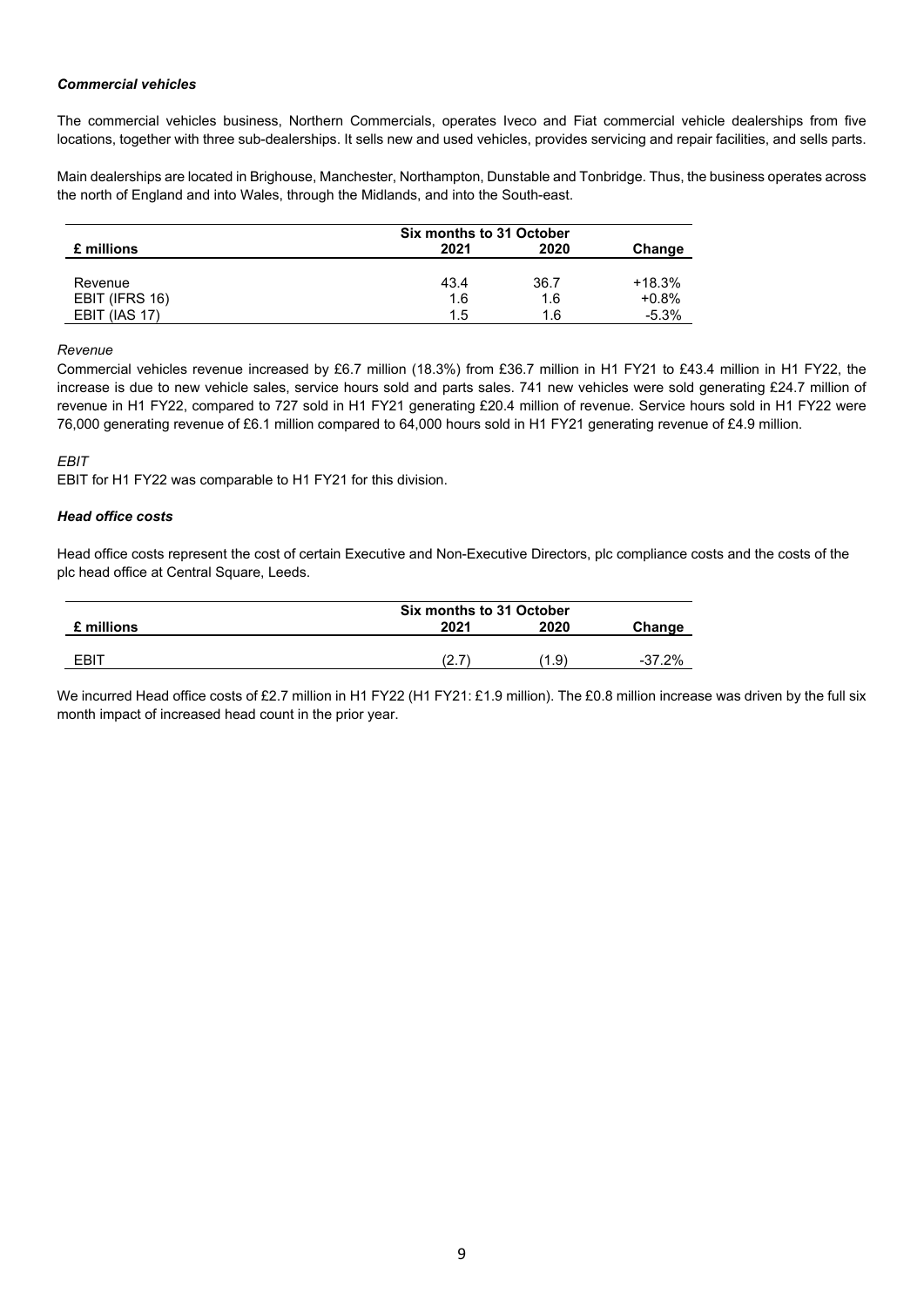# **STRATEGY**

The Group's direction continues to be shaped by the same four key strategic pillars as outlined in our 2021 Annual Report, namely:

- To build on Clipper's market leading customer proposition to expand the customer base;
- Develop new, complementary products and services;
- Continue European expansion and explore acquisition opportunities; and
- Drive environmental and social change.

There have been significant developments in each of these areas in H1 FY22.

In terms of expanding the customer base, please refer to commentary provided elsewhere in this report.

New products and services have been developed and continue to be developed both for existing customers and with a view to attracting new customers. These include:

- providing unique solutions to growing customers leveraging on our multi-user capabilities;
- cross-fertilising the existing customer bases of Logistics and Technical Services with new services and pan European solutions;
- providing innovative solutions to consolidate supplier deliveries into customer warehouses;
- further developing Clicklink to support retailers with minimal packaging solutions for click & collect to allow for better customer interaction at store. This enables upsell, cross sell and releases inventory not required for rapid re-sale. The Clicklink network has the capability for boxed and hanging garment deliveries and therefore can be truly "ready to wear" to enhance a brand experience;
- the seamless integration with Boomerang (our returns management solution) which releases inventory and minimises inventory working capital and also helps to maximise full margin sales in season; and
- offering a customs agency service in order to address customers' needs around Brexit, but which can also be used for non-EU imports and exports.

#### *Technology*

The Group has developed a rapid deployment warehouse management system solution for retailers utilising the best of breed capability of Blue Yonder and the Clipper retail know how. The solution is called Clipper QuickStart. This offers rapid start up to customers who also benefit from the collaborative learning built into the toolset.

A new partnership arrangement with a Carrier Management System provides improved delivery options available to customers and reduces their carrier costs.

The Group is utilising the latest automation technologies, including use of robotics in several of our sites.

## **Acquisitions**

#### *CE Repair*

In H2 of FY22 we acquired CE Repair for cash consideration of €12.5 million and which on completion will be immediately earnings enhancing. CE Repair is a specialist in consumer electronic repair services based in Dordrecht in the Netherlands providing services across the Benelux countries. The acquisition will complement Clipper's existing electronic product repair capability in both the UK and mainland Europe. The acquisition of CE Repair further extends Clipper's geographical footprint in mainland Europe, and in particular its presence in the circular economy and its provision of a full end-to-end suite of services for online and omnichannel retailers. A number of cross-selling opportunities between CE Repair and Clipper's existing customer base have already been identified. The existing CE Repair management team will remain within the business to continue to deliver double digit organic growth.

#### *Farfetch*

We have also entered into a joint venture with Farfetch to create a global e-fulfilment solution for luxury products which will launch in early 2022. The joint venture will create a unique logistics offering for inventory from Farfetch's group of companies including Browns and New Guards Group, as well as products from other luxury brands, that will specialise in the complex and highly demanding fulfilment requirements of the global luxury goods sector. By combining Clipper's expertise in full end-to-end online logistics and technical solutions with Farfetch's carrier and duty management systems, and deep expertise and relationships in the luxury industry, the joint venture will offer a world-class, global fulfilment solution specifically focussed on the needs of luxury businesses.

We continue to seek out value-additive acquisition opportunities in the UK, Europe and beyond, capitalising from the global structural shift to e-commerce increasing our international presence.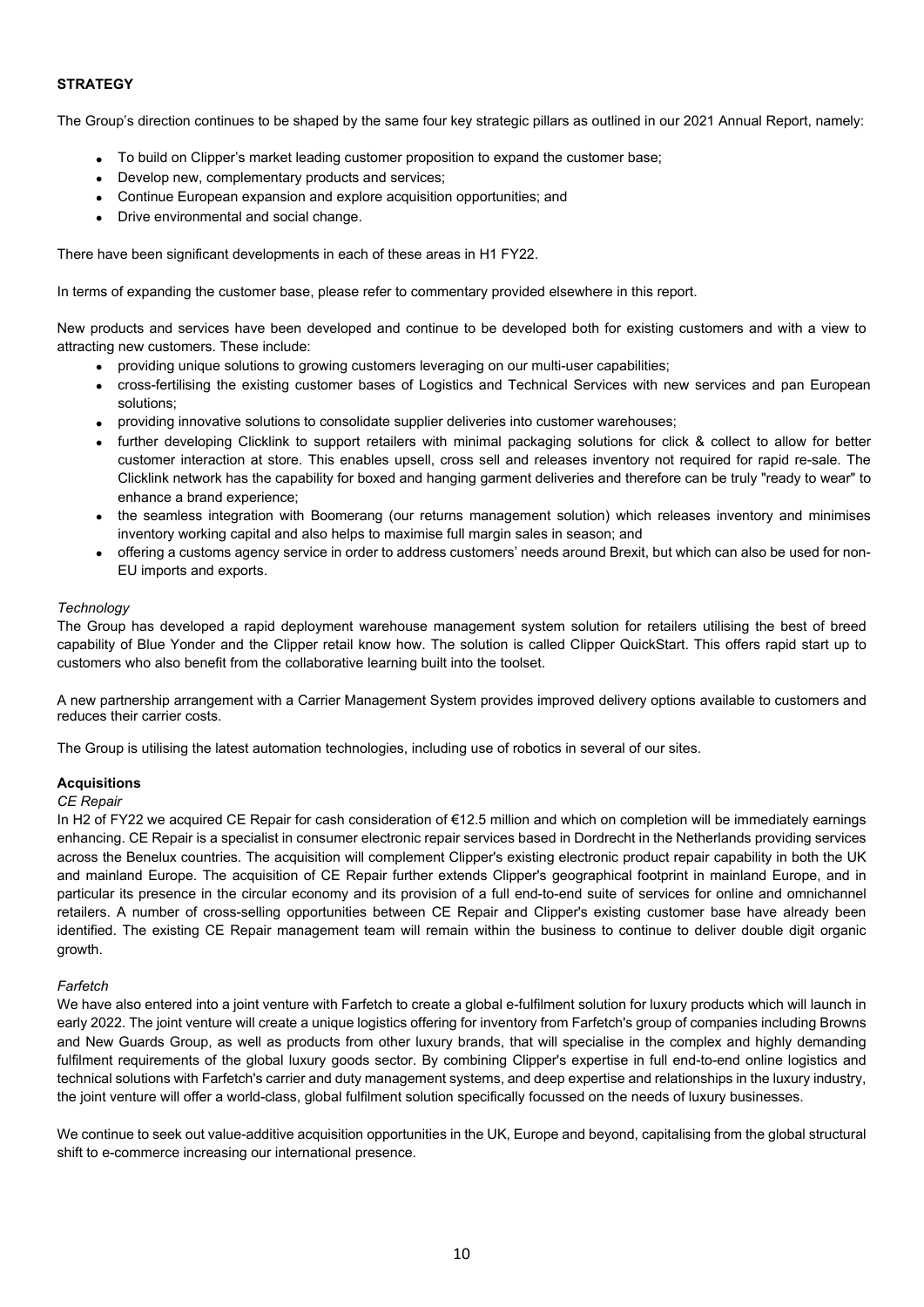# **RISK MANAGEMENT**

A risk management process is used by the Group to identify, monitor, manage and mitigate against such risks. The principal risks and uncertainties facing the business are unchanged from those identified in the 2021 Annual Report.

The key such risks are outlined below:

- Macroeconomic and political, risk of economic downturn and government policies;
- People, failure to recruit, develop and retain key staff and reliance on agency labour;
- Cyber security or failure of IT systems or infrastructure;
- ESG focus and risk of allocating sufficient resources and hence a lack of preparedness by the Group;
- Customer contract KPIs and competition;
- Increasing regulatory and compliance requirements, particularly as the Group expands into new territories;
- A failure to manage health and safety risks; and
- Climate change and the increasing frequency and impact of extreme weather conditions.

The Group has mitigation strategies in place to deal with these risks. Further details can be found on pages 46 to 49 in the 2021 Annual Report.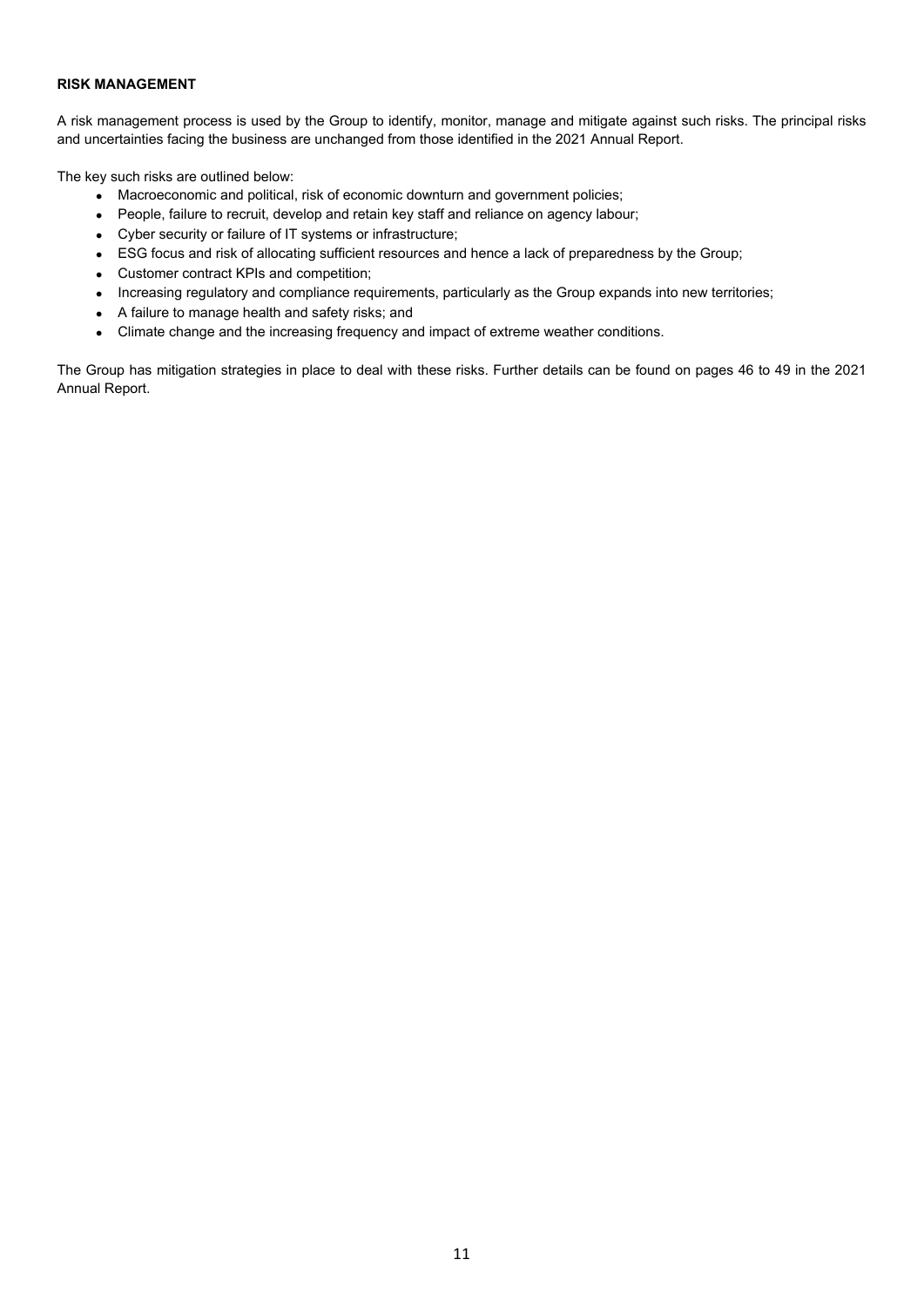# **CONDENSED FINANCIAL STATEMENTS FOR THE 6 MONTHS TO 31 OCTOBER 2021**

# **Interim Group Income Statement (unaudited)**

| Year<br>ended<br>30 April<br>2021 |                                                                            | <b>Note</b> | 6 months<br>ended<br>31 October<br>2021 | 6 months<br>ended<br>31 October<br>2020 |
|-----------------------------------|----------------------------------------------------------------------------|-------------|-----------------------------------------|-----------------------------------------|
| £'000                             |                                                                            |             | £'000                                   | £'000                                   |
| 696,201                           | <b>Revenue</b>                                                             | 3           | 406,120                                 | 305,167                                 |
| (477,637)                         | Cost of sales                                                              |             | (278, 211)                              | (212, 480)                              |
| 218,564                           | <b>Gross profit</b>                                                        |             | 127,909                                 | 92,687                                  |
| (38)                              | Other net gains or losses                                                  | 5           | 1,536                                   | (77)                                    |
| (182,666)                         | Administration and other expenses                                          |             | (107, 763)                              | (73, 587)                               |
| 35,860                            | Operating profit before share of equity-accounted investees, net<br>of tax |             | 21,682                                  | 19,023                                  |
| 1,426                             | Share of equity-accounted investees, net of tax                            |             | 163                                     | 377                                     |
| 37,286                            | <b>Operating profit</b>                                                    |             | 21,845                                  | 19,400                                  |
| 39,772                            | <b>EBIT</b>                                                                |             | 22,600                                  | 20,169                                  |
| (1,269)                           | Less: amortisation of other intangible assets                              |             | (599)                                   | (635)                                   |
| (789)                             | exceptional costs                                                          |             | (78)                                    |                                         |
| (428)                             | share of tax and finance costs of equity-accounted investees               |             | (78)                                    | (134)                                   |
| 37,286                            | <b>Operating profit</b>                                                    |             | 21,845                                  | 19,400                                  |
| (10, 647)                         | Finance costs                                                              | 7           | (5, 775)                                | (5, 141)                                |
| 92                                | Finance income                                                             | 8           | 61                                      | 69                                      |
| 26,731                            | Profit before income tax                                                   |             | 16,131                                  | 14,328                                  |
| (5,074)                           | Income tax expense                                                         | 9           | (3,318)                                 | (2,898)                                 |
| 21,657                            | Profit for the financial period                                            |             | 12,813                                  | 11,430                                  |
|                                   |                                                                            |             |                                         |                                         |
| 21.3p                             | <b>Basic earnings per share</b>                                            | 10          | 12.6p                                   | 11.2p                                   |
| 20.9p                             | Diluted earnings per share                                                 | 10          | 12.4p                                   | 11.1p                                   |

# **Interim Group Statement of Comprehensive Income (unaudited)**

| Year<br>ended<br>30 April |                                                                                                                                                                           | <b>Note</b> | 6 months<br>ended<br>31 October | 6 months<br>ended<br>31 October |
|---------------------------|---------------------------------------------------------------------------------------------------------------------------------------------------------------------------|-------------|---------------------------------|---------------------------------|
| 2021<br>£'000             |                                                                                                                                                                           |             | 2021<br>£'000                   | 2020<br>£'000                   |
| 21,657                    | Profit for the financial period<br>Other comprehensive income (expense) for the period, net of<br>tax:<br>To be classified to the income statement in subsequent periods: |             | 12.813                          | 11,430                          |
| 64                        | Exchange differences on retranslation of foreign operations                                                                                                               |             | 11                              | 237                             |
| 21,721                    | Total comprehensive income for the period attributable to equity<br>holders of the parent company                                                                         |             | 12.824                          | 11,667                          |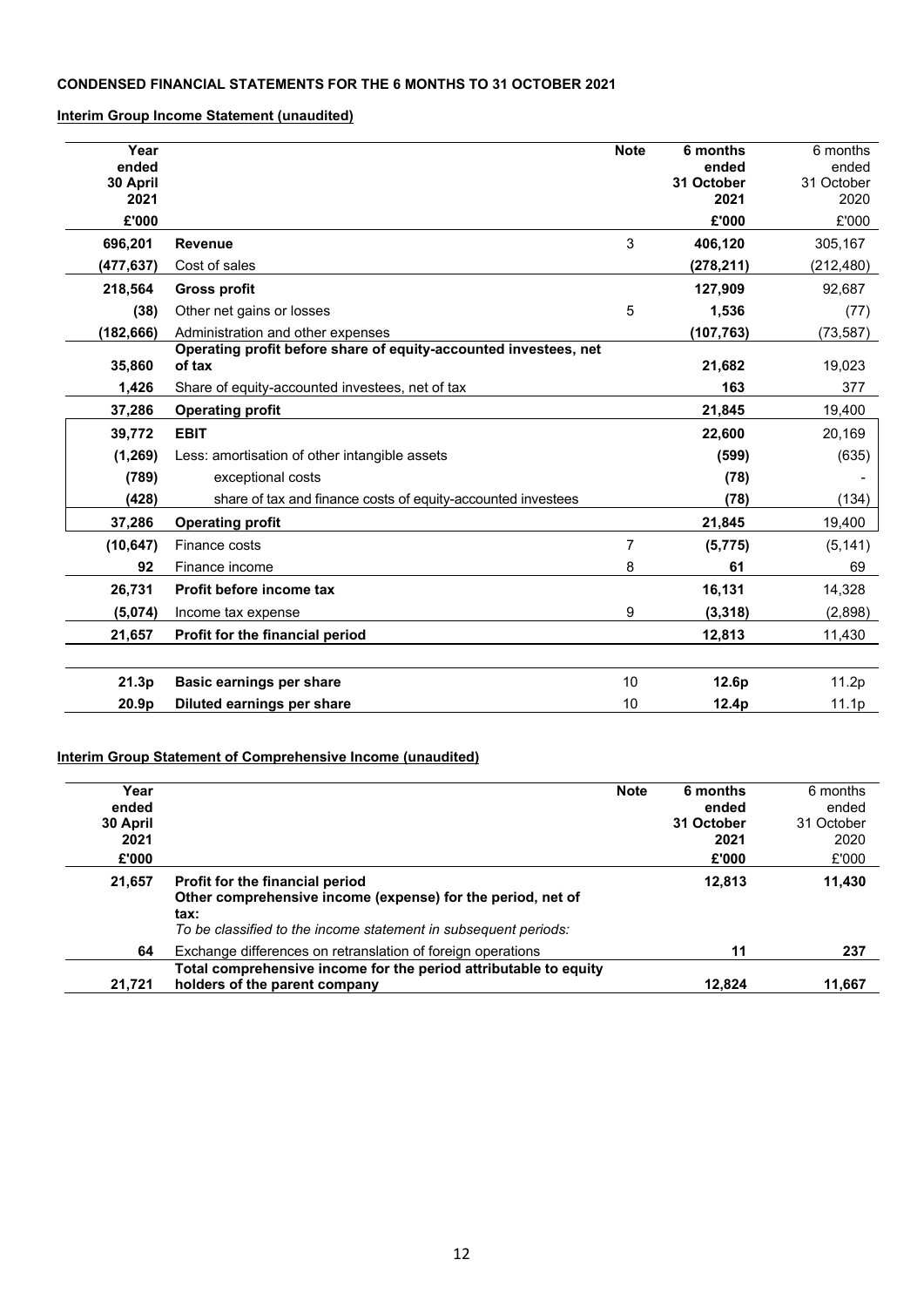# **Interim Group Statement of Financial Position (unaudited)**

| 30 April<br>2021 |                                                             | <b>Note</b> | 31 October<br>2021 | 31 October<br>2020 |
|------------------|-------------------------------------------------------------|-------------|--------------------|--------------------|
| £'000            |                                                             |             | £'000              | £'000              |
|                  | <b>ASSETS</b>                                               |             |                    |                    |
|                  | <b>Non-current assets</b>                                   |             |                    |                    |
| 25,951           | Goodwill                                                    |             | 26,200             | 25,951             |
| 12,244           | Other intangible assets                                     |             | 11,612             | 11,673             |
| 38,195           | Intangible assets                                           |             | 37,812             | 37,624             |
| 31,151           | Property, plant and equipment                               | 12          | 37,787             | 29,684             |
| 215,799          | Right-of-use-assets                                         | 13          | 205,121            | 170,725            |
| 2,060            | Interest in equity-accounted investees                      |             | 2,223              | 1,011              |
| 1,950            | Non-current financial assets                                |             | 1,950              | 1,950              |
| 2,091            | Deferred tax assets                                         |             | 1,345              | 1,570              |
| 291,246          | <b>Total non-current assets</b>                             |             | 286,238            | 242,564            |
|                  | <b>Current assets</b>                                       |             |                    |                    |
| 22,697           | Inventories                                                 |             | 26,260             | 25,105             |
| 143,885          | Trade and other receivables                                 |             | 155,550            | 124,023            |
|                  | Current income tax asset                                    |             | 91                 |                    |
| 17,998           | Cash and cash equivalents                                   | 14          | 19,090             | 7,707              |
| 184,580          | <b>Total current assets</b>                                 |             | 200,991            | 156,835            |
| 475,826          | <b>TOTAL ASSETS</b>                                         |             | 487,229            | 399,399            |
|                  | <b>EQUITY AND LIABILITIES</b><br><b>Current Liabilities</b> |             |                    |                    |
| 174,676          | Trade and other payables                                    |             | 191,146            | 159,274            |
| 160              | Financial liabilities: borrowings                           | 15          | 82                 | 282                |
| 39,349           | Lease liabilities: short-term                               |             | 37,401             | 36,332             |
| 6,173            | Short term provisions                                       |             | 608                | 86                 |
| 1,001            | Current income tax liabilities                              |             |                    | 1,534              |
| 221,359          | <b>Total current liabilities</b>                            |             | 229,237            | 197,508            |
|                  | <b>Non-current liabilities</b>                              |             |                    |                    |
| 15,677           | Financial liabilities: borrowings                           | 15          | 17,713             | 11,072             |
| 188,468          | Lease liabilities: long-term                                |             | 183,485            | 148,626            |
| 7,335            | Long term provisions                                        |             | 7,705              | 6,690              |
| 211,480          | <b>Total non-current liabilities</b>                        |             | 208,903            | 166,388            |
| 432,839          | <b>TOTAL LIABILITIES</b>                                    |             | 438,140            | 363,896            |
|                  | Equity shareholders' funds                                  |             |                    |                    |
| 51               | Share capital                                               |             | 51                 | 51                 |
| 2,480            | Share premium                                               |             | 2,617              | 2,262              |
| (548)            | Currency translation reserve                                |             | (537)              | (375)              |
| 84               | Other reserve                                               |             | 84                 | 84                 |
| 6,006            | Merger reserve                                              |             | 6,006              | 6,006              |
| 3,589            | Share based payment reserve                                 |             | 3,410              | 2,398              |
| 31,325           | Retained earnings                                           |             | 37,458             | 25,077             |
| 42,987           | <b>TOTAL EQUITY</b>                                         |             | 49,089             | 35,503             |
| 475,826          | TOTAL EQUITY AND LIABILITIES                                |             | 487,229            | 399,399            |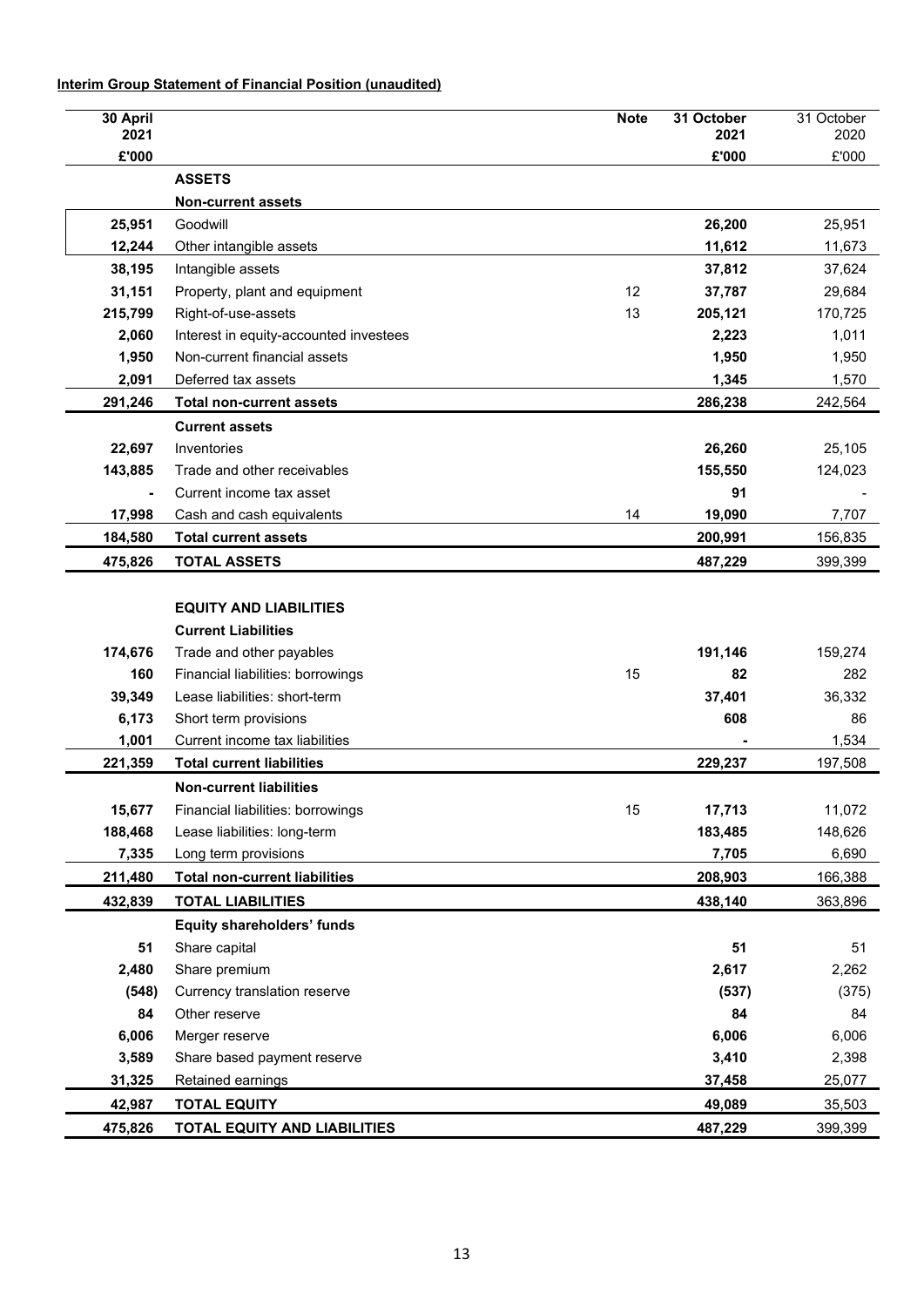# **Interim Group Statement of Changes in Equity (unaudited)**

|                                                                    | <b>Share</b><br>capital | <b>Share</b><br>premium | <b>Other</b><br>reserve | <b>Currency</b><br>translation<br>reserve | <b>Merger</b><br>reserve | <b>Share</b><br>based<br>payment<br>reserve | <b>Retained</b><br>earnings | <b>Total</b><br>equity |
|--------------------------------------------------------------------|-------------------------|-------------------------|-------------------------|-------------------------------------------|--------------------------|---------------------------------------------|-----------------------------|------------------------|
|                                                                    | £'000                   | £'000                   | £'000                   | £'000                                     | £'000                    | £'000                                       | £'000                       | £'000                  |
| Balance at 1 May 2020                                              | 51                      | 2,174                   | 84                      | (612)                                     | 6,006                    | 1,669                                       | 19,898                      | 29,270                 |
|                                                                    |                         |                         |                         |                                           |                          |                                             |                             |                        |
| Profit for the period<br>Other comprehensive<br>income / (expense) |                         |                         |                         | 237                                       |                          |                                             | 11,430                      | 11,430<br>237          |
| Equity settled transactions                                        |                         |                         |                         |                                           |                          | 729                                         | 55                          | 784                    |
| Share issue                                                        |                         | 88                      |                         |                                           |                          |                                             |                             | 88                     |
| <b>Dividends</b>                                                   |                         |                         |                         |                                           |                          |                                             | (6,306)                     | (6, 306)               |
| <b>Balance at 31 October</b><br>2020                               | 51                      | 2,262                   | 84                      | (375)                                     | 6,006                    | 2,398                                       | 25,077                      | 35,503                 |
| Profit for the period<br>Other comprehensive                       |                         |                         |                         |                                           |                          |                                             | 10,227                      | 10,227                 |
| income / (expense)                                                 |                         |                         |                         | (173)                                     |                          |                                             |                             | (173)                  |
| Equity settled transactions                                        |                         |                         |                         |                                           |                          | 1,191                                       | 89                          | 1,280                  |
| Share issue                                                        |                         | 218                     |                         |                                           |                          |                                             |                             | 218                    |
| <b>Dividends</b>                                                   |                         |                         |                         |                                           |                          |                                             | (4,068)                     | (4,068)                |
| Balance at 30 April 2021                                           | 51                      | 2,480                   | 84                      | (548)                                     | 6,006                    | 3,589                                       | 31,325                      | 42,987                 |
| Profit for the period<br>Other comprehensive                       |                         |                         |                         |                                           |                          |                                             | 12,813                      | 12,813                 |
| income / (expense)                                                 |                         |                         |                         | 11                                        |                          |                                             |                             | 11                     |
| Equity settled transactions                                        |                         |                         |                         |                                           |                          | (179)                                       | 584                         | 405                    |
| Share issue                                                        |                         | 137                     |                         |                                           |                          |                                             |                             | 137                    |
| <b>Dividends</b>                                                   |                         |                         |                         |                                           |                          |                                             | (7, 264)                    | (7, 264)               |
| <b>Balance at 31 October</b><br>2021                               | 51                      | 2,617                   | 84                      | (537)                                     | 6,006                    | 3,410                                       | 37,458                      | 49,089                 |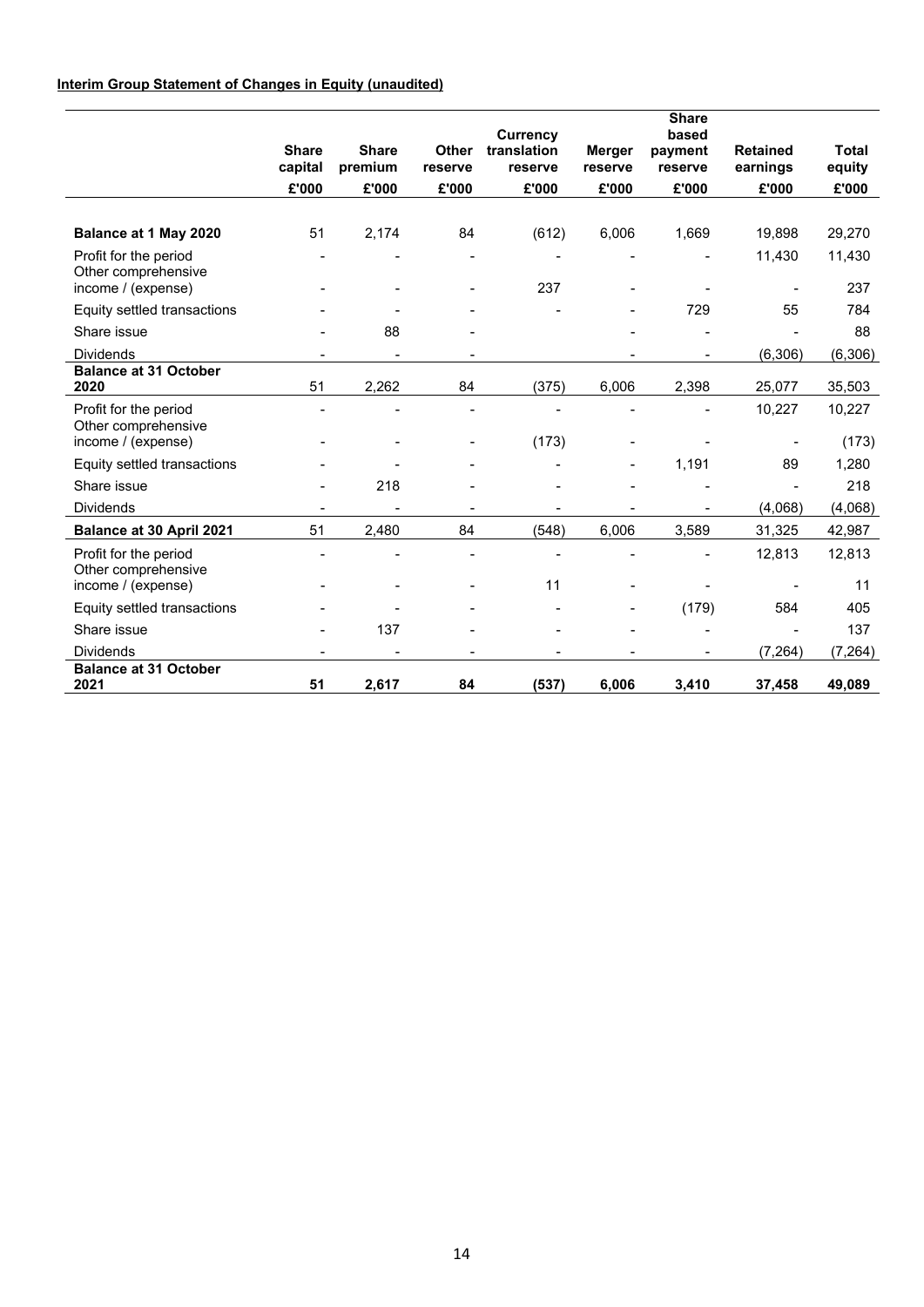# **Interim Group Statement of Cash Flows (unaudited)**

| Year<br>ended<br>30 April<br>2021 |                                                               | <b>Note</b> | 6 months<br>ended<br>31 October<br>2021 | 6 months<br>ended<br>31 October<br>2020 |
|-----------------------------------|---------------------------------------------------------------|-------------|-----------------------------------------|-----------------------------------------|
| £'000                             |                                                               |             | £'000                                   | £'000                                   |
| 26,731                            | Profit before income tax                                      |             | 16,131                                  | 14,328                                  |
|                                   | Adjustments to reconcile profit before tax to net cash flows: |             |                                         |                                         |
| 4,605                             | Depreciation and impairment of property, plant and equipment  |             | 2,294                                   | 1,908                                   |
| 36,268                            | Depreciation of right-of-use assets                           | 13          | 19,576                                  | 16,872                                  |
| 2,295                             | Amortisation and impairment of intangible assets              |             | 1,177                                   | 1,145                                   |
| 167                               | Loss / (profit) on disposal of non-current assets             | 5           | (1, 428)                                | (117)                                   |
| (1, 426)                          | Share of equity-accounted investees, net of tax               |             | (163)                                   | (377)                                   |
| 73                                | Exchange differences                                          |             | 116                                     | 141                                     |
| 10,555                            | Net finance costs                                             | 7,8         | 5,714                                   | 5,072                                   |
| 650                               | Share based payments charge                                   | 17          | 808                                     | 123                                     |
|                                   | Working capital adjustments                                   |             |                                         |                                         |
| (41, 241)                         | (Increase) / decrease in trade and other receivables          |             | (14, 200)                               | (21, 267)                               |
| 5,259                             | (Increase) / decrease in inventories                          |             | (3, 359)                                | 2,847                                   |
| 49,313                            | Increase / (decrease) in trade and other payables             |             | 10,169                                  | 28,472                                  |
| 93,249                            | Cash generated from operations before interest and tax        |             | 36,835                                  | 49,147                                  |
| 115                               | Interest received                                             |             | 38                                      | 56                                      |
| (1,064)                           | Interest paid                                                 |             | (581)                                   | (575)                                   |
| (5, 358)                          | Income tax paid                                               |             | (3,776)                                 | (2,887)                                 |
| 86,942                            | Net cash flows from operating activities                      |             | 32,516                                  | 45,741                                  |
|                                   | <b>Investing activities</b>                                   |             |                                         |                                         |
| (7, 112)                          | Purchase of property, plant and equipment                     | 12          | (8, 363)                                | (2, 593)                                |
| (170)                             | Purchase of right-of-use assets                               |             | (508)                                   |                                         |
| (2, 583)                          | Purchase of intangible assets                                 |             | (559)                                   | (812)                                   |
|                                   | Investment in subsidiary undertakings net of cash acquired    | 19          | (209)                                   |                                         |
| $\qquad \qquad \blacksquare$      | Consideration receivable on a business combination            |             | 2,765                                   |                                         |
| 22                                | Proceeds from sale of property, plant and equipment           |             | 2,788                                   | 206                                     |
| 151                               | Proceeds from sale of right-of-use assets                     |             | 4,044                                   |                                         |
| 44                                | Proceeds from sale of intangible assets                       |             | 55                                      |                                         |
| (9,648)                           | Net cash flows from investing activities                      |             | 13                                      | (3, 199)                                |
|                                   | <b>Financing activities</b>                                   |             |                                         |                                         |
| (467)                             | Debt issue costs paid                                         |             |                                         |                                         |
| 306                               | Shares issued                                                 |             | 137                                     | 88                                      |
| (10, 374)                         | Dividends paid                                                | 11          | (7, 264)                                | (6,306)                                 |
| (3, 315)                          | Net drawdown/(repayment) of bank loans                        |             | 1,879                                   | (8, 156)                                |
| 1,627                             | Financing advanced in relation to right-of-use assets         |             | 1,104                                   | 499                                     |
| (49, 797)                         | Repayment of lease liabilities                                |             | (27, 293)                               | (23, 684)                               |
| (62, 020)                         | Net cash flows from financing activities                      |             | (31, 437)                               | (37, 559)                               |
| 15,274                            | Net increase / (decrease) in cash and cash equivalents        |             | 1,092                                   | 4,983                                   |
| 2,724                             | Cash and cash equivalents at start of period                  |             | 17,998                                  | 2,724                                   |
| 17,998                            | Cash and cash equivalents at end of period                    |             | 19,090                                  | 7,707                                   |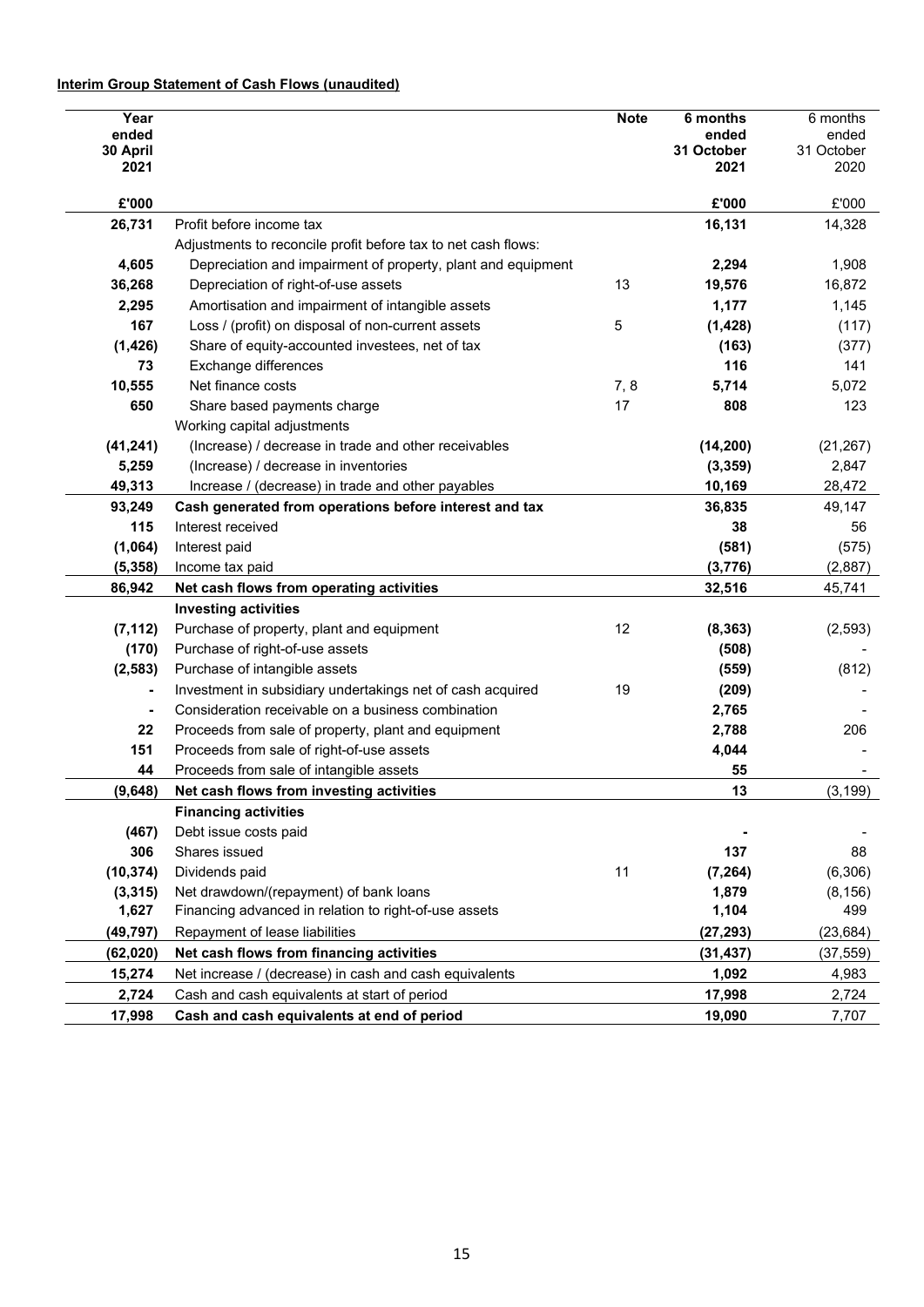### **Notes to the Interim Financial Statements**

## **1. Accounting policies**

## **Basis of preparation**

Clipper Logistics plc ("the Company") is a public limited company incorporated and domiciled in the United Kingdom. The condensed interim financial statements have been prepared in accordance with the Disclosure and Transparency rules of the Financial Conduct Authority ("FCA") and where applicable IAS 34 "Interim Financial Reporting (as adopted by the UK)".

As required by the Disclosure and Transparency rules of the FCA, the condensed interim financial statements have been prepared applying the accounting policies and presentation that were applied in the preparation of the Company's published consolidated financial statements for the year ended 30 April 2021. These statements do not include all the information required for full annual financial statements and should be read in conjunction with the full annual report for the year ended 30 April 2021. The financial information for the half year ended 31 October 2021 and for the equivalent period in 2020 has not been audited or reviewed.

The information for the year ended 30 April 2021 does not constitute statutory accounts as defined in section 434 of the Companies Act 2006. A copy of the statutory accounts for that year has been delivered to the Registrar of Companies. The auditors reported on those accounts: their report was unqualified, did not draw attention to any matters by way of emphasis and did not contain a statement under section 498 (2) or (3) of the Companies Act 2006. The financial statements are prepared on the going concern basis.

#### **Going concern**

The Group's business activities, together with the factors likely to affect its future development, performance and position are set out in the Operating and Financial Review. The financial position of the Group, its cash flows, liquidity position and borrowing facilities are described above. The Group has considerable financial resources together with strong trading relationships with its key customers and suppliers. As a consequence, the Directors believe that the Group is well placed to manage its business risk successfully.

The Group continues to give consideration to the ongoing COVID-19 pandemic as part of its assessment of viability and ability to continue for the foreseeable future.

After making enquiries, the Directors have a reasonable expectation that the Group has adequate resources to continue in operational existence for the foreseeable future. For this reason, they continue to adopt the going concern basis in preparing the condensed consolidated interim financial statements.

## **2. Financial risks, estimates, assumptions and judgments**

The preparation of the condensed interim financial information requires management to make judgments, estimates and assumptions that affect the application of policies and reported amounts of assets and liabilities, income and expenses. The estimates and associated assumptions are based on historical experience and other factors that are believed to be reasonable under the circumstances; the results of which form the basis of making the judgments about carrying values of assets and liabilities that are not readily apparent from other sources. Actual results may differ from these estimates.

The significant judgments made by management in applying the Group's accounting policies and the key sources of estimation uncertainty in preparing these condensed interim financial statements were the same as those that applied to the consolidated financial statements for the year ended 30 April 2021.

#### **3. Revenue**

Revenue is disaggregated into two distinct operating segments. This is consistent with the revenue information that is disclosed for each reportable segment under IFRS 8 'Operating Segments', as reported in note 4 below.

Revenue recognised in the income statement is analysed as follows:

| Year<br>ended<br>30 April<br>2021 |                                            | 6 months<br>ended<br>31 October<br>2021 | 6 months<br>ended<br>31 October<br>2020 |
|-----------------------------------|--------------------------------------------|-----------------------------------------|-----------------------------------------|
| £'000                             |                                            | £'000                                   | £'000                                   |
|                                   |                                            |                                         |                                         |
| 420,914                           | E-fulfilment & returns management services | 247,580                                 | 187,981                                 |
| 194.699                           | Non e-fulfilment logistics                 | 116,450                                 | 82,247                                  |
| 615,613                           | Value-added logistics services             | 364,030                                 | 270.228                                 |
| 83,638                            | Commercial vehicles                        | 43,382                                  | 36,677                                  |
| (3,050)                           | Inter-segment sales                        | (1,292)                                 | (1,738)                                 |
| 696.201                           | Revenue from external customers            | 406,120                                 | 305,167                                 |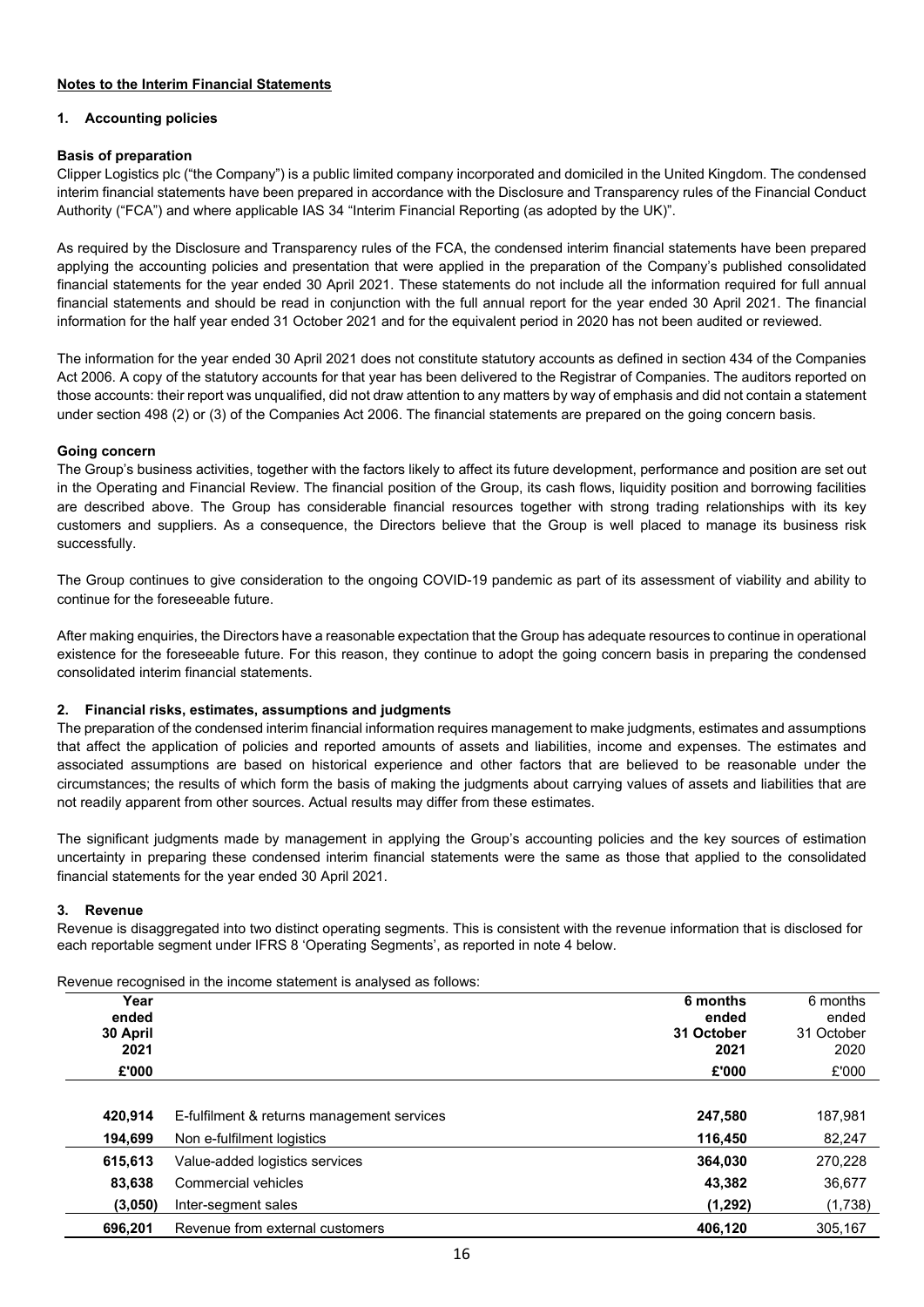# **4. Segment information**

For management purposes, the Group is organised into two main reportable segments:

- Value-added logistics services; and
- Commercial vehicles, including sales, servicing and repairs.

Within the value-added logistics services segment, the Chief Operating Decision Maker also reviews performance of three separate business activities:

- E-fulfilment & returns management services;
- Non e-fulfilment logistics; and
- Central logistics overheads, being the costs of support services specific to the Value-added logistics segment, but which are impractical to allocate between the sub-segment activities.

Inter-segment transactions are entered into under normal commercial terms and conditions and on an arm's length basis that would also be available to unrelated third parties.

The following table presents profit information for continuing operations regarding the Group's business segments:

| Year      |                                                              | 6 months   | 6 months   |
|-----------|--------------------------------------------------------------|------------|------------|
| ended     |                                                              | ended      | ended      |
| 30 April  |                                                              | 31 October | 31 October |
| 2021      |                                                              | 2021       | 2020       |
| £'000     |                                                              | £'000      | £'000      |
| 30,969    | E-fulfilment & returns management services                   | 16,619     | 14,766     |
| 17,003    | Non e-fulfilment logistics                                   | 11,707     | 10,143     |
| (7, 839)  | Central logistics                                            | (4,665)    | (4,389)    |
| 40,133    | Value-added logistics services                               | 23,661     | 20,520     |
| 3,273     | Commercial vehicles                                          | 1,604      | 1,592      |
| (3,634)   | Head office costs                                            | (2,665)    | (1,943)    |
| 39,772    | Group EBIT                                                   | 22,600     | 20,169     |
| (1, 269)  | Amortisation of other intangible assets                      | (599)      | (635)      |
| (789)     | Exceptional costs                                            | (78)       |            |
| (428)     | Share of tax and finance costs of equity-accounted investees | (78)       | (134)      |
| 37,286    | Operating profit                                             | 21,845     | 19,400     |
| (10, 647) | Finance costs                                                | (5, 775)   | (5, 141)   |
| 92        | Finance income                                               | 61         | 69         |
| 26,731    | Profit before income tax                                     | 16,131     | 14,328     |

## **5. Other net gains or losses**

Other net gains or losses comprises the following amounts

| Year           |                                                          | 6 months   | 6 months   |
|----------------|----------------------------------------------------------|------------|------------|
| ended          |                                                          | ended      | ended      |
| 30 April       |                                                          | 31 October | 31 October |
| 2021           |                                                          | 2021       | 2020       |
| £'000          |                                                          | £'000      | £'000      |
|                |                                                          |            |            |
| (204)          | Profit / (loss) on sale of property, plant and equipment | (405)      | 117        |
| 37             | Profit on disposal of lease liabilities                  | 1,490      |            |
| $\blacksquare$ | Profit on disposal of long term provisions               | 343        |            |
| 25             | Dealership contributions                                 | 13         | 12         |
| 492            | Rental income                                            | 173        | 47         |
| 201            | Insurance proceeds                                       |            |            |
| $\blacksquare$ | Staff restructuring                                      |            | (253)      |
| (789)          | <b>Exceptional items</b>                                 | (78)       |            |
| 200            | Other income                                             |            |            |
| (38)           | Total net gains or (losses)                              | 1,536      | (77)       |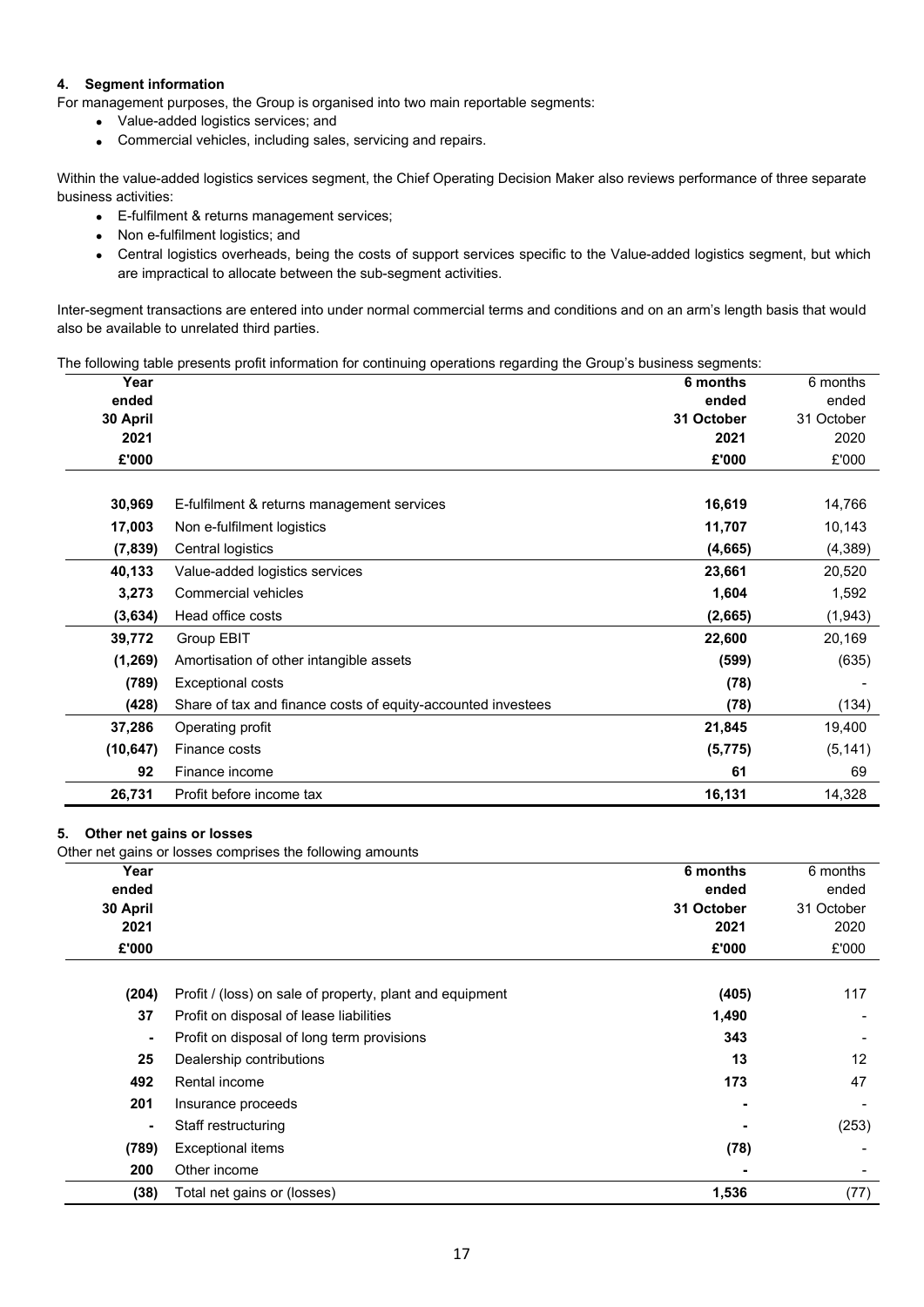# **6. Staff costs**

Directors' remuneration is in line with the disclosures set out in the 2021 Annual Report.

| 7. | <b>Finance costs</b> |                                                                             |            |            |
|----|----------------------|-----------------------------------------------------------------------------|------------|------------|
|    | Year                 |                                                                             | 6 months   | 6 months   |
|    | ended                |                                                                             | ended      | ended      |
|    | 30 April             |                                                                             | 31 October | 31 October |
|    | 2021                 |                                                                             | 2021       | 2020       |
|    | £'000                |                                                                             | £'000      | £'000      |
|    |                      |                                                                             |            |            |
|    | 457                  | On bank loans and overdrafts                                                | 310        | 268        |
|    | 9,116                | On lease liability agreements                                               | 4,806      | 4,351      |
|    | 265                  | Discount charges on long term provisions                                    | 297        | 133        |
|    | 178                  | Amortisation of debt issue costs                                            | 79         | 70         |
|    | 378                  | Commercial vehicle stocking interest                                        | 129        | 243        |
|    | 74                   | Invoice discounting                                                         | 82         | 29         |
|    | 179                  | Other interest payable                                                      | 72         | 47         |
|    | 10,647               | Total interest expense for financial liabilities measured at amortised cost | 5,775      | 5,141      |

## **8. Finance income**

| Year     |                                                                       | 6 months   | 6 months   |
|----------|-----------------------------------------------------------------------|------------|------------|
| ended    |                                                                       | ended      | ended      |
| 30 April |                                                                       | 31 October | 31 October |
| 2021     |                                                                       | 2021       | 2020       |
| £'000    |                                                                       | £'000      | £'000      |
|          |                                                                       |            |            |
|          | <b>Bank interest</b>                                                  | ٠          |            |
| 39       | Other interest                                                        | 39         | 39         |
| 52       | Amounts receivable from related parties                               | 22         | 30         |
| 92       | Total interest income for financial assets measured at amortised cost | 61         | 69         |

# **9. Taxation**

Tax has been provided on the profit before taxation, at the estimated effective rate for the full year of 20.6% (year ended 30 April 2021: 18.9%).

#### **10. Earnings per share**

Basic earnings per share amounts are calculated by dividing profit for the period attributable to ordinary equity holders of the Company by the weighted average number of ordinary shares outstanding during the period. Diluted earnings per share amounts are calculated by dividing the profit attributable to ordinary equity holders of the Company by the weighted average number of shares outstanding during the period plus the weighted average number of ordinary shares that would be issued on conversion of all the potentially dilutive instruments into ordinary shares.

The following reflects the income and share data used in the basic earnings per share computation:

| Year              |                                                                      | 6 months          | 6 months   |
|-------------------|----------------------------------------------------------------------|-------------------|------------|
| ended             |                                                                      | ended             | ended      |
| 30 April          |                                                                      | 31 October        | 31 October |
| 2021              |                                                                      | 2021              | 2020       |
| £'000             |                                                                      | £'000             | £'000      |
|                   |                                                                      |                   |            |
| 21,657            | Profit attributable to ordinary equity holders of the parent company | 12,813            | 11,430     |
| <b>Thousands</b>  |                                                                      | <b>Thousands</b>  | Thousands  |
| 101,726           | Basic weighted average number of shares                              | 101,962           | 101,672    |
| 21.3p             | Basic earnings per share                                             | 12.6p             | 11.2p      |
| 103.801           | Diluted weighted average number of shares                            | 103.094           | 102,990    |
| 20.9 <sub>p</sub> | Diluted earnings per share                                           | 12.4 <sub>p</sub> | 11.1p      |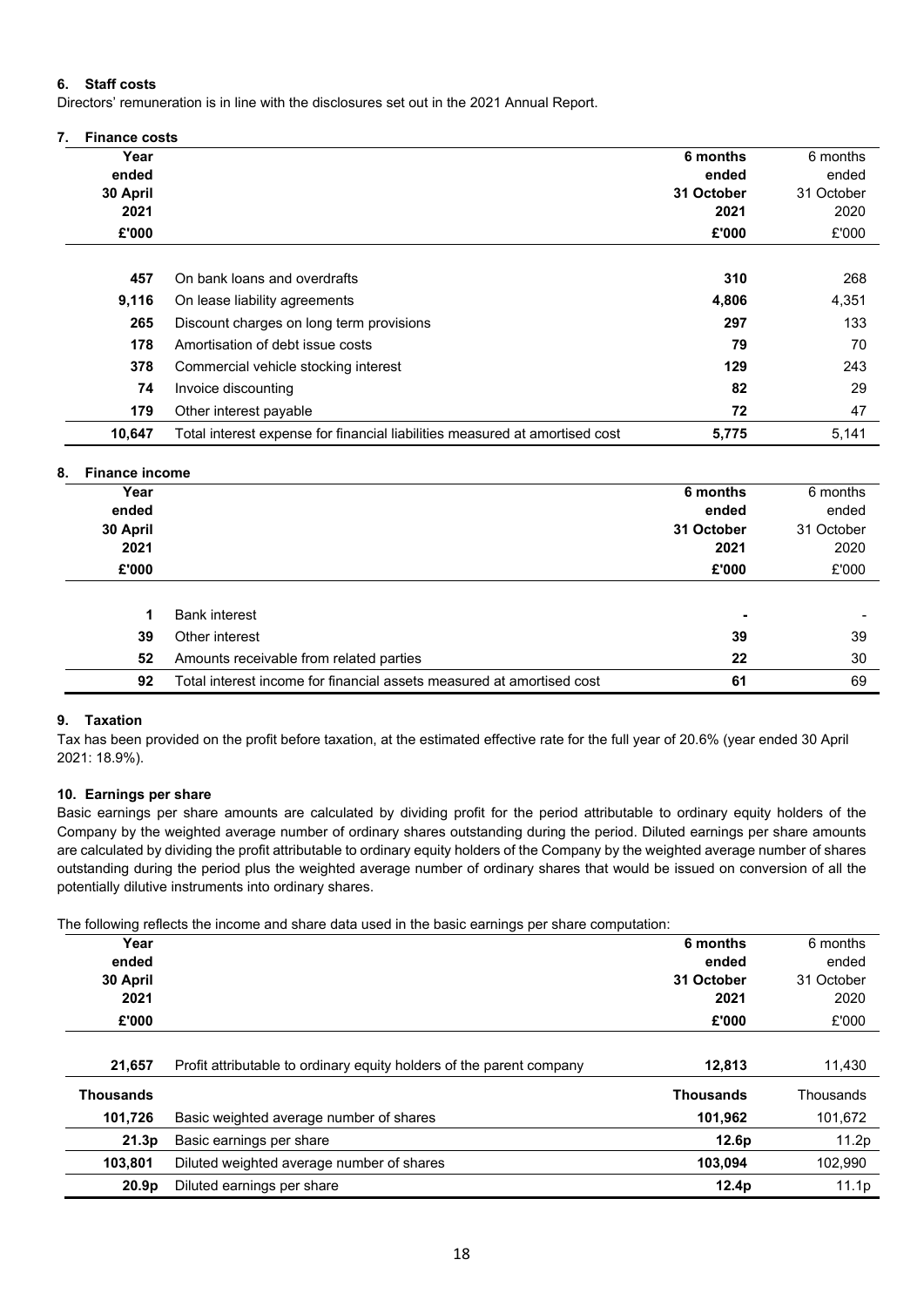| 11. Dividends |                                                                     |            |            |
|---------------|---------------------------------------------------------------------|------------|------------|
| Year          |                                                                     | 6 months   | 6 months   |
| ended         |                                                                     | ended      | ended      |
| 30 April      |                                                                     | 31 October | 31 October |
| 2021          |                                                                     | 2021       | 2020       |
| £'000         |                                                                     | £'000      | £'000      |
|               |                                                                     |            |            |
| 6,305         | Final dividend for the year ended 30 April 2020 of 6.2p per share   |            | 6,306      |
| 4,069         | Interim dividend for the year ended 30 April 2021 of 4.0p per share |            |            |
| ٠             | Final dividend for the year ended 30 April 2021 of 7.1p per share   | 7,264      |            |
| 10,374        | Total dividends paid                                                | 7,264      | 6,306      |

An interim dividend for the current year of £4,604,000 at 4.5p per share was approved by the Board on 8 December 2021. The dividend will be payable on 7 January 2022 to shareholders on the register at the close of business on 17 December 2021.

## **12. Property, plant and equipment**

During the six months ended 31 October 2021, the Group acquired property, plant and equipment with a cost of £8,363,000 (2020: £2,593,000). Included in the additions during the period are assets in the course of construction amounting to £1,412,000 (2020: £5,000).

# **13. Right-of-use assets**

| $\tilde{\phantom{a}}$<br>30 April |                                             | 31 October | 31 October |
|-----------------------------------|---------------------------------------------|------------|------------|
| 2021                              |                                             | 2021       | 2020       |
| £'000                             |                                             | £'000      | £'000      |
| 186,213                           | Balance brought forward                     | 215,799    | 186,213    |
| 928                               | Transfer from property, plant and equipment | 503        | 374        |
| (822)                             | Transfer to property, plant and equipment   | (4, 330)   | (68)       |
| 61,596                            | Additions                                   | 22,965     | 590        |
| 4,231                             | Remeasurement of asset                      | 964        |            |
| (114)                             | Disposals and other movements               | (10, 632)  | (73)       |
| (36, 268)                         | Depreciation charge                         | (19, 576)  | (16, 872)  |
| 35                                | Foreign currency adjustment                 | (572)      | 561        |
| 215,799                           | Balance carried forward                     | 205,121    | 170,725    |

During the six months ended 31 October 2021, the Group received sale proceeds of £4,044,000 (2020: £nil) from the sale of leased assets to customers. Following each such transaction, the Group settled the outstanding lease liability.

## **14. Cash and cash equivalents**

| 30 April |                                 | 31 October     | 31 October               |
|----------|---------------------------------|----------------|--------------------------|
| 2021     |                                 | 2021           | 2020                     |
| £'000    |                                 | £'000          | £'000                    |
| 17,998   | Cash and cash equivalents       | 19.090         | 7,707                    |
| ۰.       | Bank overdraft                  | $\blacksquare$ | $\overline{\phantom{0}}$ |
| 17,998   | Total cash and cash equivalents | 19,090         | 7,707                    |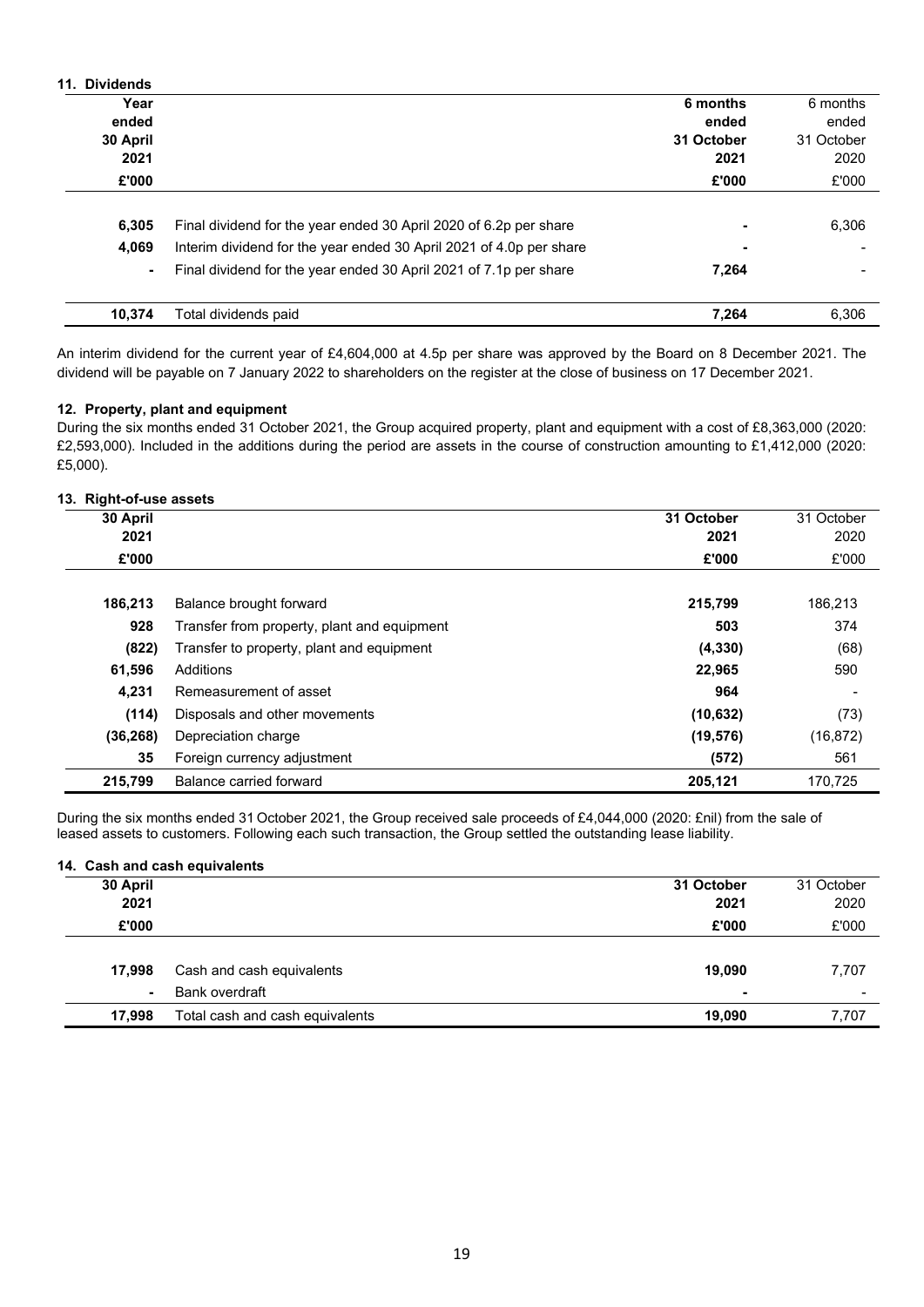|          | 15. Financial liabilities - borrowings   |            |            |
|----------|------------------------------------------|------------|------------|
| 30 April |                                          | 31 October | 31 October |
| 2021     |                                          | 2021       | 2020       |
| £'000    |                                          | £'000      | £'000      |
|          | Non-current:                             |            |            |
| 15,677   | Bank loans and revolving credit advances | 17,713     | 11,072     |
| 15,677   | <b>Total non-current</b>                 | 17,713     | 11,072     |
|          | <b>Current:</b>                          |            |            |
| 160      | <b>Bank loans</b>                        | 82         | 282        |
| 160      | Total non-current                        | 82         | 282        |
|          |                                          |            |            |
| 15,837   | Total borrowings                         | 17,795     | 11,354     |
| 227,817  | Add: Lease liabilities                   | 220,886    | 184,958    |
| 17,998   | Less: Cash and cash equivalents          | 19,090     | 7,707      |
| 1,950    | Non-current financial assets             | 1,950      | 1,950      |
| 223,706  | Net debt (including leases)              | 217,641    | 186,655    |
| 206,762  | Less IAS 17 'operating leases'           | 206,414    | 158,993    |
| 16,944   | Net debt (historic IAS 17 basis)         | 11,227     | 27,662     |

The principal lender has security over all assets of the Group's UK operations.

The Group's obligations under leases are secured by the lender's charge over the relevant assets.

The maturity analysis of the bank loans and revolving credit advances is as follows:

| 30 April |                            | 31 October | 31 October               |
|----------|----------------------------|------------|--------------------------|
| 2021     |                            | 2021       | 2020                     |
| £'000    |                            | £'000      | £'000                    |
| 160      | In one year or less        | 82         | 282                      |
| 15.677   | Between one and five years | 17,713     | 11,072                   |
| ٠        | After five years           | ۰          | $\overline{\phantom{0}}$ |
| 15,837   |                            | 17,795     | 11,354                   |

The Group has access to a committed overdraft of £8,000,000 and a non-amortising revolving credit facility of £34,000,000 repayable in 2023. At 31 October 2021 £18,000,000 (2020: £11,000,000) of the revolving credit facility was drawn. Unamortised debt issue costs of £313,000 (2020: £501,000) have been deducted from the gross total outstanding.

# **16. Financial instruments**

## **Fair value of financial instruments**

The book value of trade and other receivables, trade and other payables, cash and cash equivalents & current borrowings equates to fair value.

The table below sets out the book value and fair value of the Group's other financial assets and liabilities:

| 30 April |                                      | 31 October | 31 October |
|----------|--------------------------------------|------------|------------|
| 2021     |                                      | 2021       | 2020       |
| £'000    |                                      | £'000      | £'000      |
|          | <b>Non-current financial assets:</b> |            |            |
| 1,950    | Book value                           | 1,950      | 1,950      |
| 1,950    | Fair value                           | 1,907      | 1,948      |
|          | <b>Non-current borrowings:</b>       |            |            |
| 204,145  | Book value                           | 201,198    | 159,698    |
| 203,726  | Fair value                           | 200,949    | 159,307    |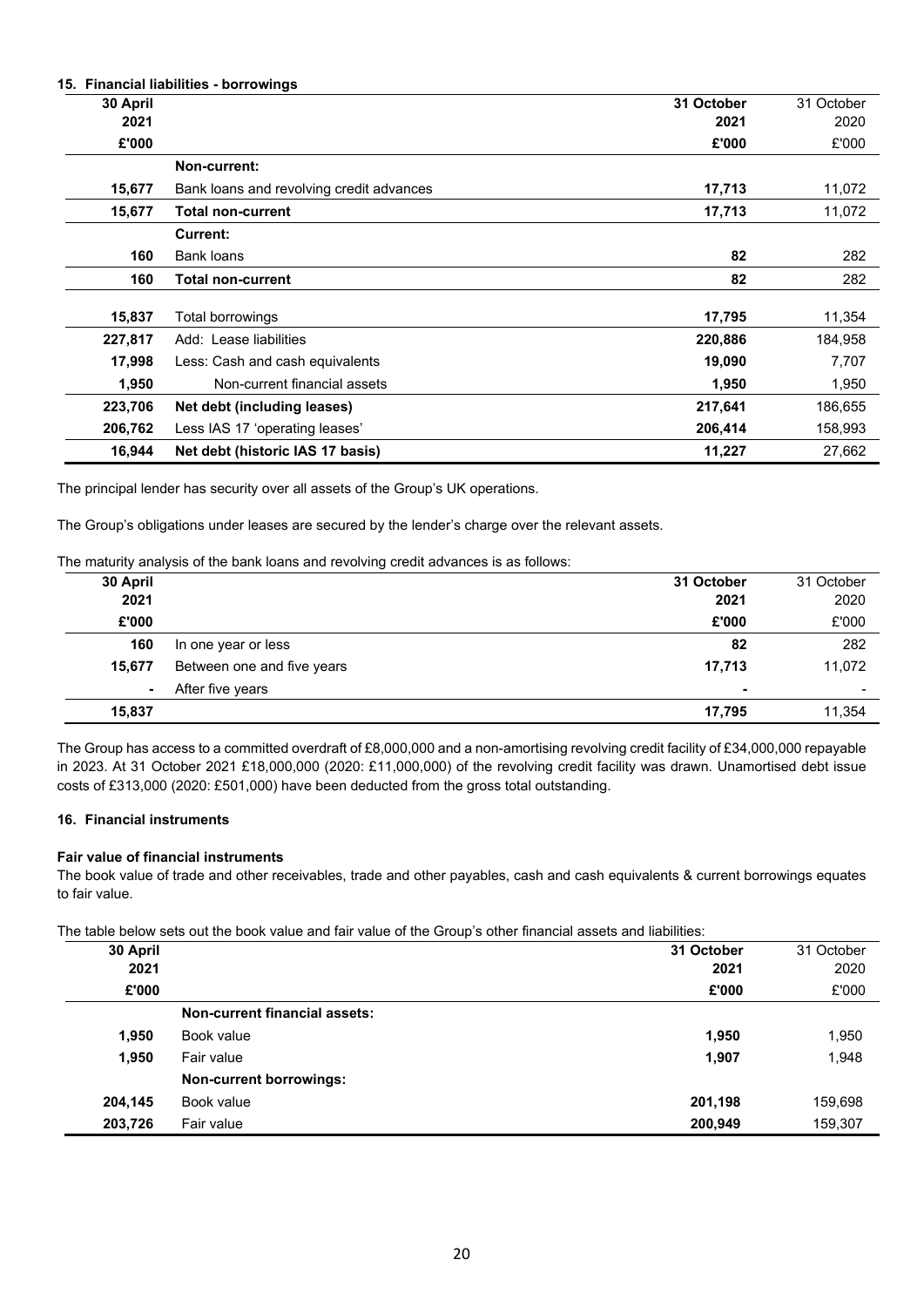The main methods and assumptions used in estimating the fair values of financial instruments are as follows:

- Interest-bearing loans and borrowings: fair value is calculated based on discounted expected future principal and interest flows; and
- Trade and other receivables / payables: the notional amount for trade receivables / payables with a remaining life of less than one year is deemed to reflect their fair value.

Long term borrowings are classified as Level 2 (items with significant observable inputs) financial liabilities under IFRS 13. There have been no transfers between Level 1 and Level 2 financial instruments during the period.

#### **17. Share based payments**

Options over 328,499 ordinary shares have been granted in the six months ended 31 October 2021. Details of grants in prior periods are set out in the 2021 Annual Report. During the six months ended 31 October 2021, the Company issued 500,943 (2020: 53,298) ordinary shares for aggregate consideration of £137,000 (2020: £88,000) to satisfy share options. At 31 October 2021 options over 8,635 ordinary shares (2020: 491,948) were exercisable.

The charge for share based payments in the six months ended 31 October 2021 is £808,000 (2020: £123,000).

The decrease in deferred tax asset during the period in relation to share based payments amounted to £123,000 (2020: increase of £653,000), which has been recognised in the share based payment reserve.

#### **18. Related party disclosures**

The company owns 50% of the issued capital and voting rights of Clicklink Logistics Limited ("Clicklink"), a customer of the Group and a provider of services to the Group.

The condensed financial statements include the following in respect of Clicklink:

| Year     |                                         | 6 months   | 6 months   |
|----------|-----------------------------------------|------------|------------|
| ended    |                                         | ended      | ended      |
| 30 April |                                         | 31 October | 31 October |
| 2021     |                                         | 2021       | 2020       |
| £'000    |                                         | £'000      | £'000      |
|          | Income statement:                       |            |            |
| 16,447   | Revenue credited                        | 9,129      | 7,459      |
| 3,396    | Costs charged                           | 2,123      | 1,520      |
| 52       | Finance income credited                 | 22         | 30         |
|          | <b>Statement of financial position:</b> |            |            |
| 1,950    | Non-current financial assets            | 1,950      | 1,950      |
| 67       | Trade and other receivables             | 2,318      | 1,781      |
| 342      | Trade and other payables                | 797        | 293        |

Other related party transactions are in line with the disclosures set out in the 2021 Annual Report.

#### **19. Business combinations**

On 19 May 2021, the Group acquired the entire £1,000 share capital of Wippet Ltd, a company registered in England and Wales with registered number 13115709. Wippet Ltd is a B2B online marketplace providing users the ability to sell and procure healthcare essentials. The acquisition is in line with the Group's strategic plans to expand further into the life sciences vertical.

Purchase consideration:

|                                                             | £'000 |
|-------------------------------------------------------------|-------|
| Cash consideration paid in the period ended 31 October 2021 | 250   |
| <b>Total consideration payable</b>                          | 250   |
| Analysis of cash flows:                                     |       |
| Cash consideration paid in the period ended 31 October 2021 | 250   |
| Net cash acquired with the subsidiary                       | 41    |
| Net cash flow on the acquisition                            | 209   |

Performance-related deferred consideration may be payable in the year ending 30 April 2024. Any consideration payable will be charged to the income statement in line with anticipated performance.